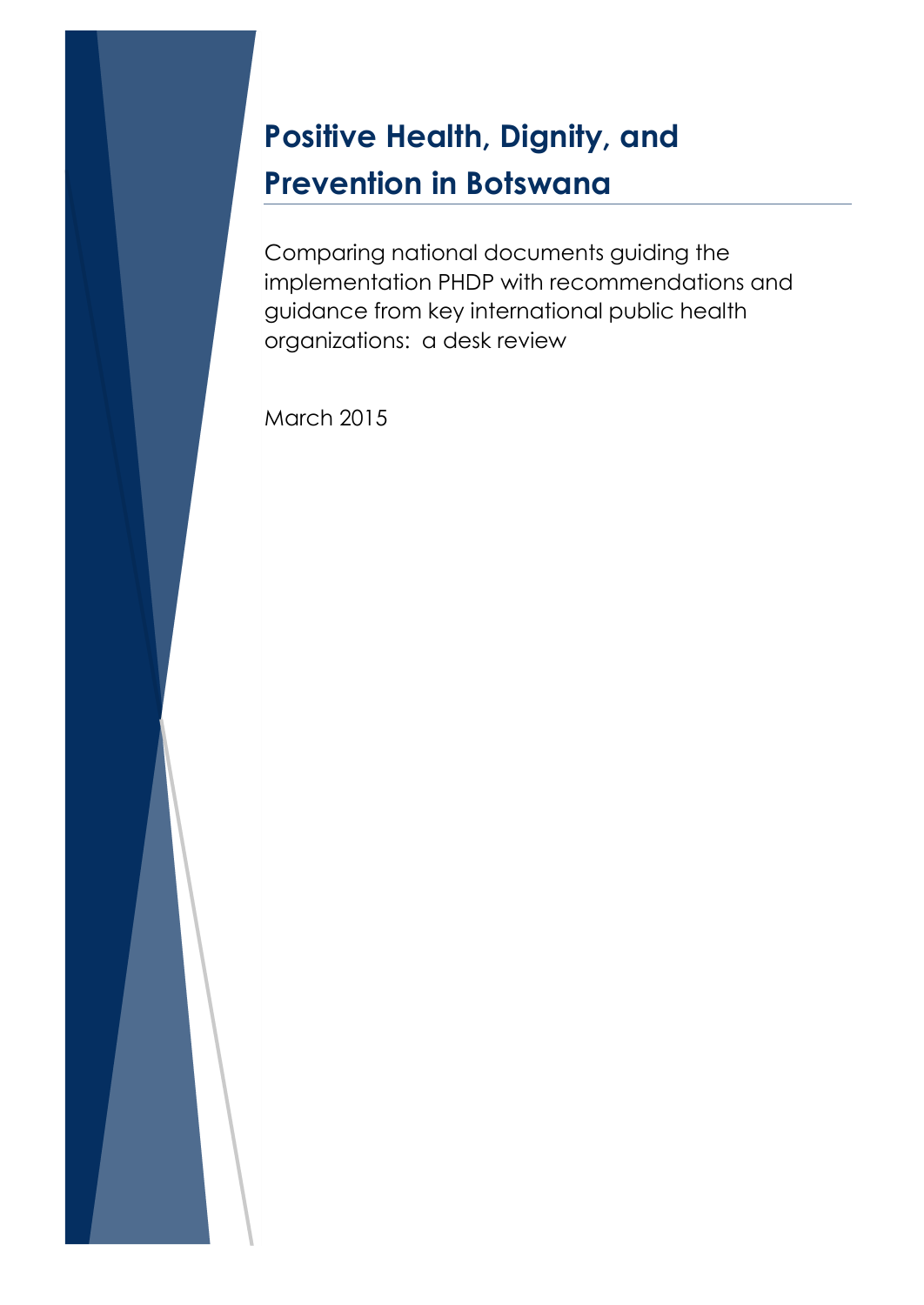## **Contents**

## <span id="page-1-0"></span>**Tables**

| Table 3. PHDP Program Goals listed in National and International Documents 7       |
|------------------------------------------------------------------------------------|
| Table 4. General activities to be conducted as part of the Botswana PHDP Program 9 |
| Table 5. General PHDP activities outlined in the UNAIDS/ GNP+ Policy Framework10   |
|                                                                                    |
| Table 7. Outcome and impact indicators identified in the national documents16      |
| Table 8. Botswana alignment to international guidance across areas  19             |
|                                                                                    |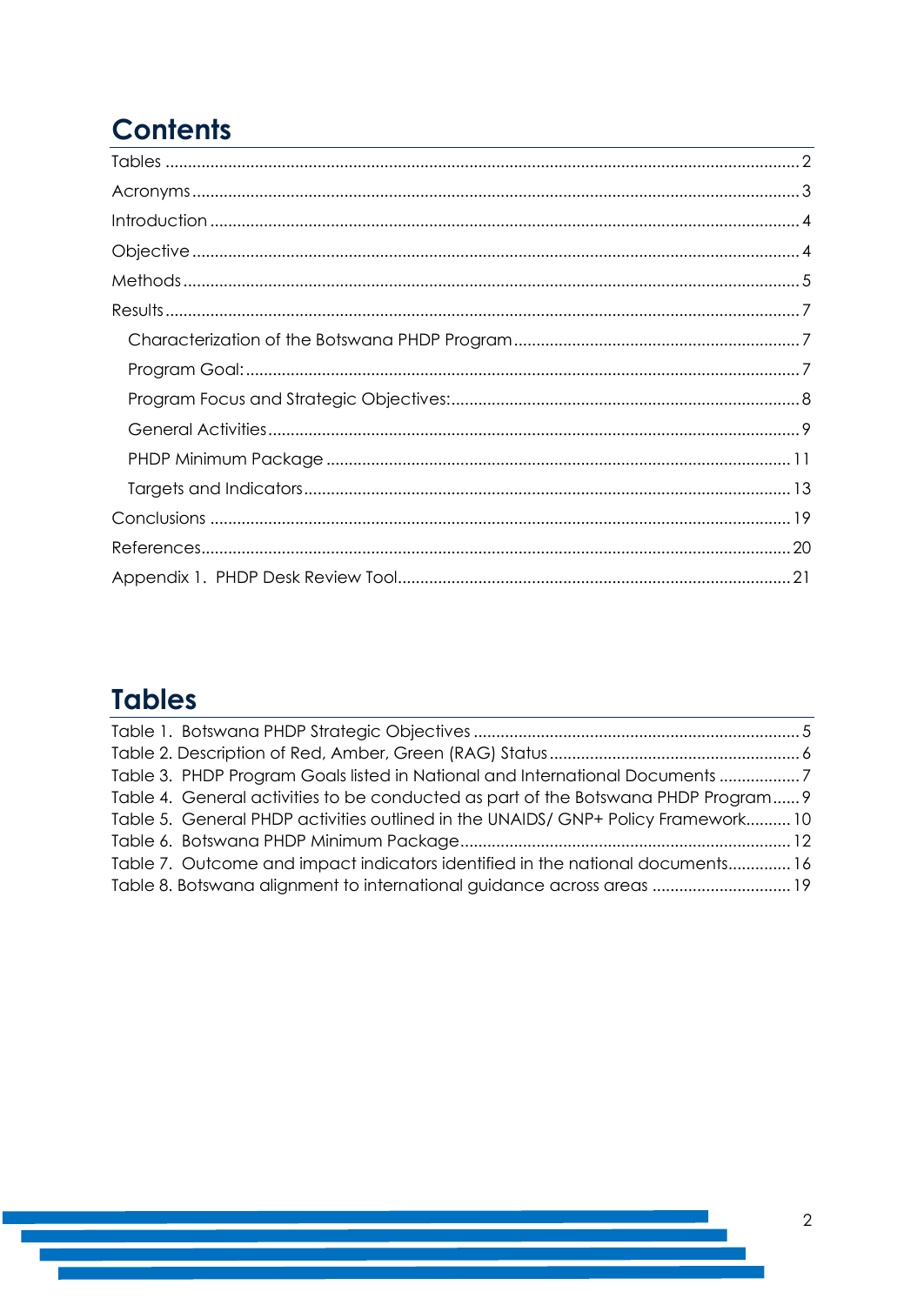### <span id="page-2-0"></span>**Acronyms**

| CSO           | Civil Society Organization                    |
|---------------|-----------------------------------------------|
| <b>DHAPC</b>  | Department of HIV/AIDS Prevention and Care    |
| <b>HTC</b>    | <b>HIV Testing and Counseling</b>             |
| <b>PHDP</b>   | Positive Health, Prevention, and Dignity      |
| <b>PLHIV</b>  | People Living with HIV                        |
| GNP+          | Global Network of People Living with HIV      |
| <b>VTC</b>    | <b>Voluntary Testing and Counseling</b>       |
| <b>GIPA</b>   | Greater Involvement of People Living with HIV |
| M&E           | Monitoring and evaluation                     |
| <b>PMTCT</b>  | Prevention of mother-to-child transmission    |
| <b>RAG</b>    | Red, amber, green status                      |
| <b>SRH</b>    | Sexual and reproductive health                |
| <b>STI</b>    | Sexually transmitted infection                |
| TB            | Tuberculosis                                  |
| <b>UNAIDS</b> | Joint United Nations Program on HIV/AIDS      |

## **Acknowledgements**

This project was supported by the Health Resources and Services Administration (HRSA) of the U.S. Department of Health and Human Services (HHS) under grant number U91HA06801. The content and conclusions of this review are those of I-TECH Botswana and should not be construed as the official position or policy of, nor should any endorsements be inferred by HRSA, HHS or the U.S. Government.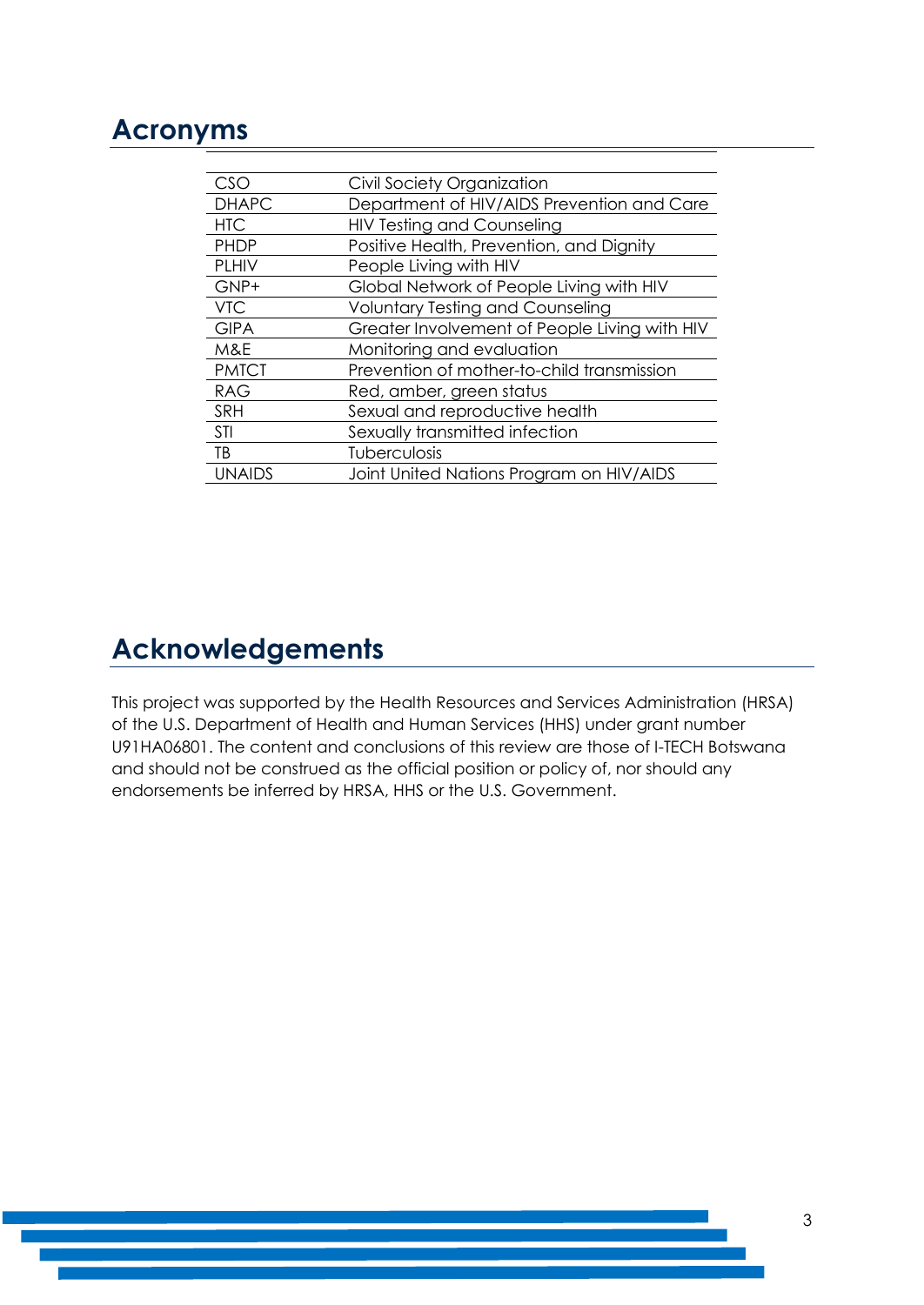## <span id="page-3-0"></span>**Introduction**

The first reported case of AIDS in Botswana was in 1985.<sup>1</sup> Over the next two decades, the epidemic progressed rapidly, resulting in a HIV prevalence rate which is currently among the highest in the world.<sup>2</sup> The national response to the HIV/AIDS epidemic has been multifaceted, with strong political support. In 2002, Botswana launched the first national antiretroviral therapy (ART) program in Africa at Princess Marina Hospital in the capital city of Gaborone. The ART program was rolled out to hospital facilities in Francistown, Maun, and Serowe later that same year. By the end of 2009, ART services were available countrywide. <sup>3</sup> In 2013, 87% of HIV-positive individuals estimated to be eligible for treatment had started ART.<sup>4</sup> Due to the success of the national ARV program, many people living with HIV (PLHIV) are living normal, productive lives engaging in social and sexual relationships.

Positive Health, Dignity, and Prevention (PHDP) is an HIV-prevention approach that focuses on interventions to help PLHIV protect themselves from HIV re-infection and other sexually transmitted infections (STIs), as well as to help them avoid infecting their partners with HIV. <sup>5</sup> In 2009, the Botswana Ministry of Health released a national strategy related to Positive Health, Dignity, and Prevention.6 This was followed in 2010 by national implementations plans for both government facilities as well as civil society organizations.7,8 Subsequently, a national training curricula was developed and piloted in 2014.<sup>9</sup> The Department of HIV/AIDS Prevention and Care's (DHAPC) (PHDP Unit has since been rolling-out trainings and support to nine health-districts throughout Botswana.

## <span id="page-3-1"></span>**Objective**

A desk review was conducted to compare the national documents guiding implementation of the PHDP program in Botswana with the recommendations and guidance from key international public health organizations in order to identify potential gaps.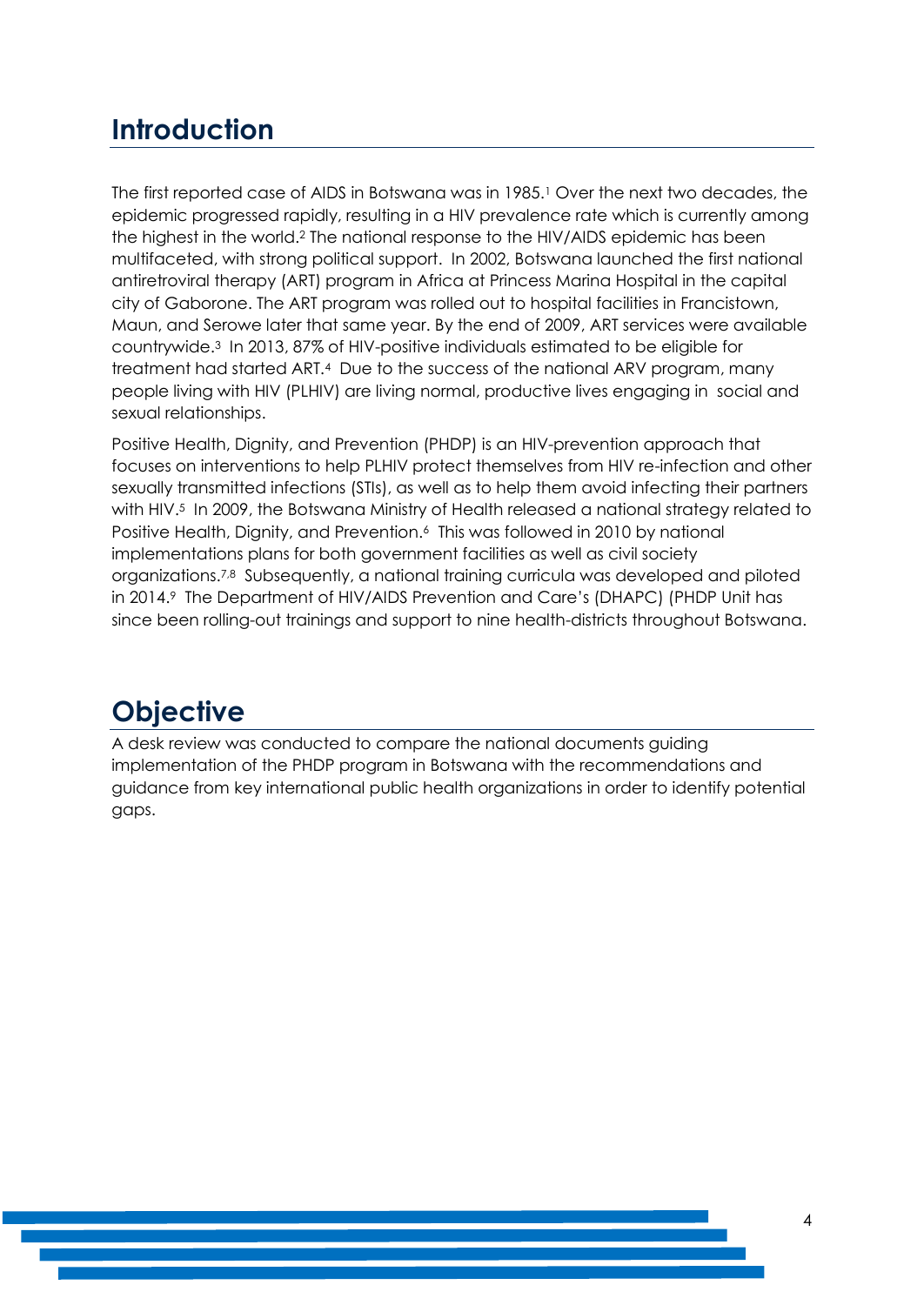## <span id="page-4-0"></span>**Methods**

A standardized desk review tool was developed to guide data abstraction. This can be found in [Appendix 1.](#page-20-0) The tool was structured around the three strategic objectives guiding the PHDP program in Botswana. These are listed in [Table 1.](#page-4-1) Specifically, the tool focused on systems level, service delivery level, and patient level objectives. The areas of interest for each level are defined below:

- 1. Systems Level: This focused on the human and organizational capacity to implement aspects of the PHDP program. Specifically, an assessment was made on whether the document provided information related to human and organizational capacity towards PHDP implementation. If so, a summary of the information was abstracted into the desk review tool
- 2. Service Delivery Level: This focused on the completeness and quality of the PHDP program components. If information related to the completeness and quality of PHDP programs was included in a document, a summary was abstracted.
- 3. Patient Level: This focused on risk reduction actions by PLHIVs. Specifically, information related to choices made by PLHIVs relative to PHDP were captured.

Within each level, information was abstracted related to goals and objectives, activities and processes, outcomes, and targets and indicators.

#### <span id="page-4-1"></span>**Table 1. Botswana PHDP Strategic Objectives**

**To enhance the institutional capacity at all levels for integration of PHDP services into existing prevention, treatment, care, and support programs.**

**To improve the quality of PHDP services.**

**To empower PLHIV to make and sustain effective choices that contribute to the reduction of HIV transmission and those that promote their wellbeing.** 

#### Characterization of the Botswana PHDP Program

The following four documents were reviewed to develop a comprehensive characterization of the Botswana PHDP program:

- 1. Positive Health, Dignity, and Prevention (PHDP) Strategy (2009-2016)<sup>6</sup>
- 2. National Positive Health, Dignity, and Prevention Implementation Plan, 2010-2016<sup>7</sup>
- 3. Positive Health, Dignity, and Prevention Implementation Plan for Civil Society Organization (2010-2016)<sup>8</sup>
- 4. Botswana Ministry of Health Positive Health, Dignity, and Prevention Curriculum<sup>9</sup>

Information was abstracted from each of these documents using the desk review tool. Each document was compared with the other three national documents to ensure alignment of information.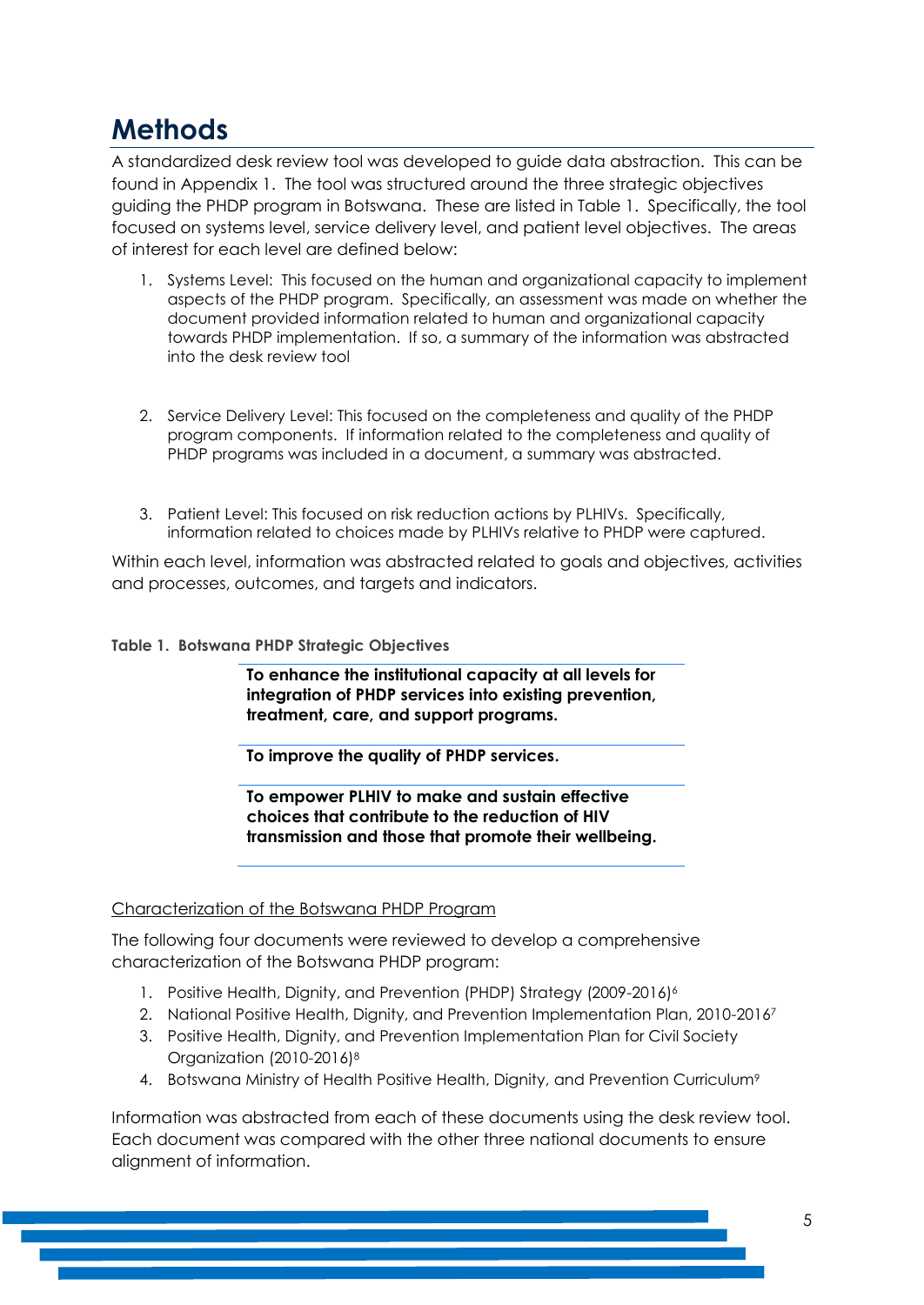#### Characterization of International PHDP Guidance.

After characterizing the Botswana PHDP Program, comparisons were made with international guiding documents. Specifically, the following documents were reviewed:

- 1. Positive Health, Dignity, and Prevention: Policy Framework<sup>10</sup>
- 2. Positive Health, Dignity, and Prevention: Operational Guidelines<sup>11</sup>
- 3. PEPFAR Guidance for the Prevention of Sexually Transmitted HIV Infections<sup>12</sup>
- 4. Positive, Health, Dignity, and Prevention in Kenya.<sup>13</sup>

#### Compilation of Information

For each of the three levels assessed (systems, service delivery, and patient), a Red, Amber, Green (RAG) Status was generated to signify alignment (or lack thereof) with international guidance. A description of each status is included in [Table 2.](#page-5-0) It is important to note that a 'Red' status does not necessarily signify a weakness in the program, but instead signifies where there are key differences.

| <b>RAG Status</b> | Status description                                                                |
|-------------------|-----------------------------------------------------------------------------------|
| Red               | Substantial differences between national<br>documents and international guidance. |
| Amber             | Slight differences between national<br>document and international guidance.       |
| Green             | Close alignment between national<br>documents and international guidance.         |

#### <span id="page-5-0"></span>Table 2. Description of Red, Amber, Green (RAG) Status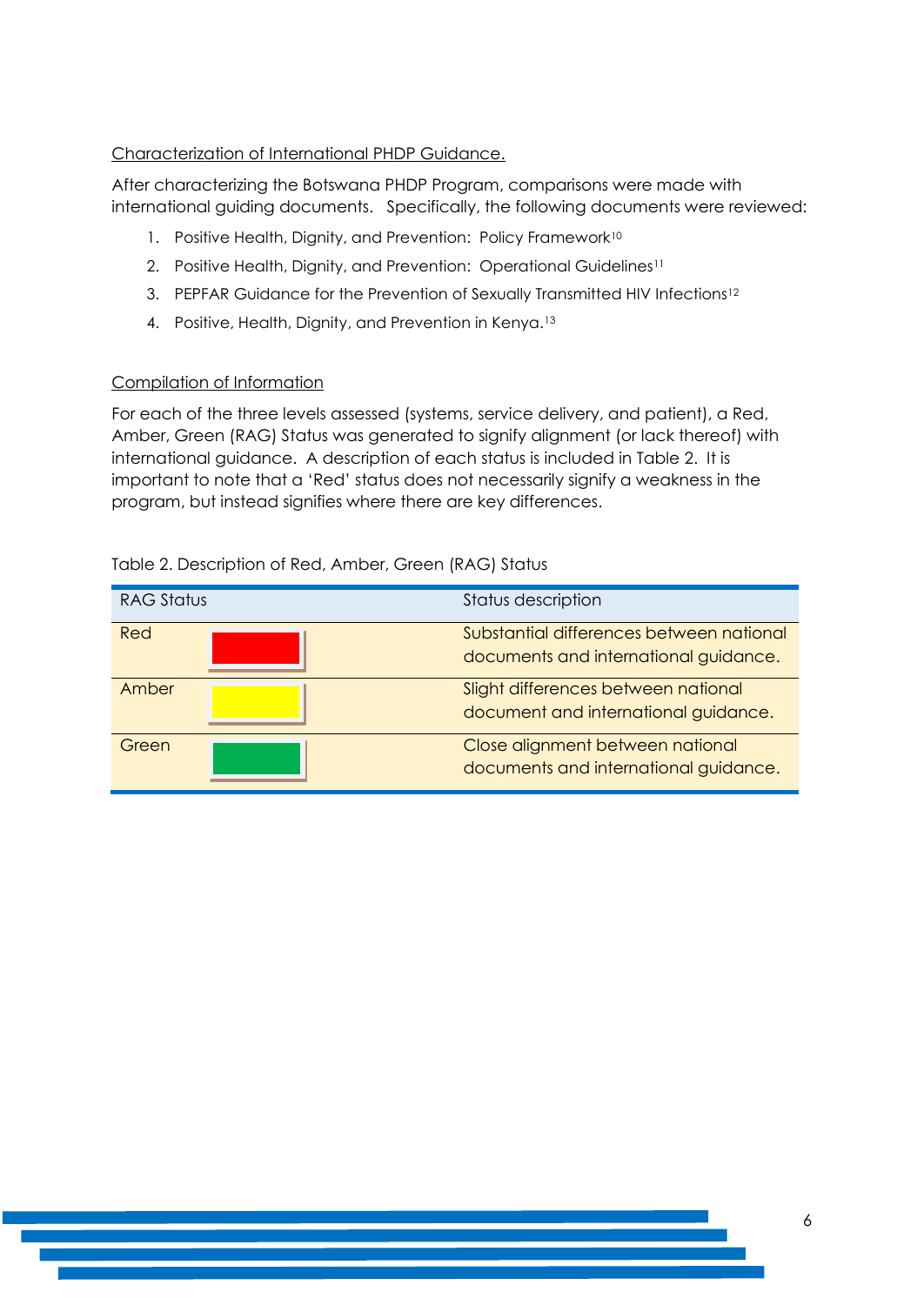## <span id="page-6-0"></span>**Results**

### <span id="page-6-1"></span>Characterization of the Botswana PHDP Program

There were three key national policy documents used to describe the national PHDP program: the Botswana National Positive Health, Dignity, and Prevention Strategy (2009- 2016), <sup>6</sup> the National Positive Health, Dignity, and Prevention Implementation Plan (2010- 2016),<sup>7</sup> and the Positive Health, Dignity, and Prevention Implementation Plan for Civil Society Organizations (2010-2016).8 Additionally, the national PHDP training curricula for health workers was reviewed.<sup>9</sup>

The four documents were generally well aligned with each other. The two Implementation plans provided more detail related to implementation than the national strategy document. The two Implementation plans were completely aligned and essentially parallel documents with one focusing on civil society organizations (CSOs) and the other focused on public service. The CSO document provided slightly more information about the PHDP minimum package than the other implementation plan.

### <span id="page-6-2"></span>Program Goal:

The goal of the PHDP program was the same in the national strategy and the national training curricula; but these differed slight with the goal in the two implementation plans. They were not, however, remarkably different. The program goals for the national documents are listed in [Table 3.](#page-6-3) Also included in [Table 3](#page-6-3) is the goal delineated in the Policy Framework and Operational Guidelines released by UNAIDS and GNP+,10,11 which cover similar constructs. **Given that the general philosophy of these goals are wellaligned, a "green" rating was assigned**.

| Document                                                                                                                         | <b>PHDP Program Goal</b>                                                                                                                                                                                                              |
|----------------------------------------------------------------------------------------------------------------------------------|---------------------------------------------------------------------------------------------------------------------------------------------------------------------------------------------------------------------------------------|
| Botswana PHDP Strategy <sup>6</sup> and<br>the Botswana PHDP training<br>curricula <sup>9</sup>                                  | "to contribute to the promotion of positive health<br>and restore dignity of PLHIV and prevention of new<br>HIV infection and impact related to HIV and AIDS<br>among PLHIV"                                                          |
| Botswana PHDP<br>Implementation Plans <sup>7,8</sup>                                                                             | "to reduce new HIV infections, sexually transmitted<br>infections and promote the well-being of PLWHAs 13"                                                                                                                            |
| <b>UNAIDS/GNP+ PHDP Policy</b><br>Framework <sup>10</sup> and<br><b>UNAIDS/GNP+ PHDP</b><br>Operational Guidelines <sup>11</sup> | "to improve the dignity, quality and length of life of<br>people living with HIV; which, in turn, will have a<br>beneficial impact on partners, families, and<br>communities, including reducing the likelihood of<br>new infections" |

<span id="page-6-3"></span>

| Table 3.  PHDP Program Goals listed in National and International Documents |  |  |
|-----------------------------------------------------------------------------|--|--|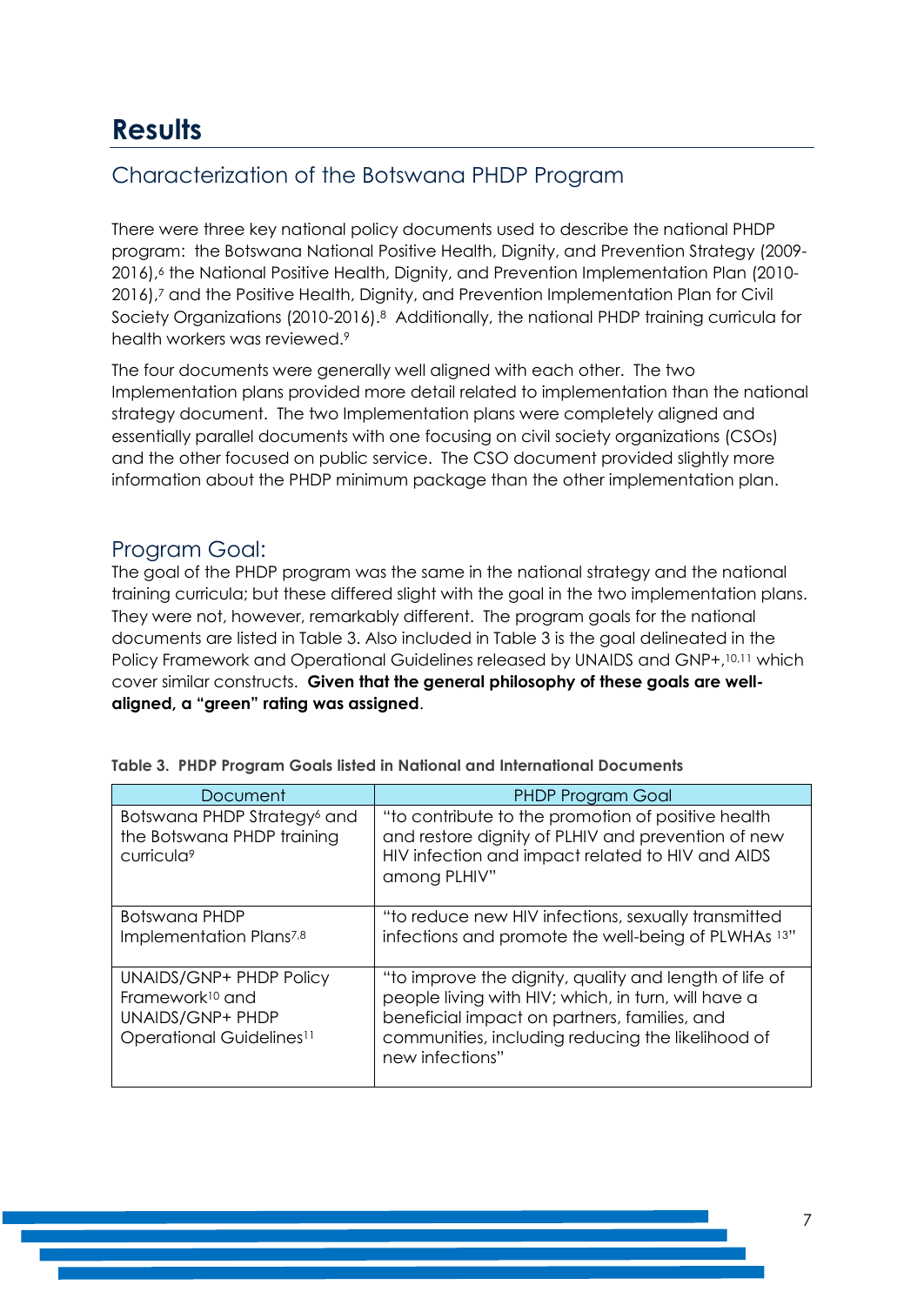### <span id="page-7-0"></span>Program Focus and Strategic Objectives:

The three national documents quiding the Botswana PHDP program $6-8$  and the curricula? were completely aligned in terms of the strategic objectives. The three areas of focus for the Botswana PHDP program are 1) Institutional capacity and capability, 2) service delivery of integrated PHDP services, and 3) empowerment of PLHIV and their families. The three corresponding strategic objectives of the Botswana PHDP program are listed below:

- 1. To strengthen the institutional capacity at all levels for integration of PHDP into existing prevention, treatment, care, and support programs.
- 2. To improve the quality of service delivery by providing integrated and comprehensive PHDP services.
- 3. To empower PLHIV to make and sustain effective choices that reduce of HIV transmission.

The main programmatic components included in the Policy Framework and Operational Guidelines released by UNAIDS and GNP+10,11 are listed below;

- 1. Empowerment
- 2. Gender Equality
- 3. Health Promotion and Access
- 4. Human Riahts
- 5. Preventing New Infections
- 6. Sexual And Reproductive Health and Rights
- 7. Social and Economic Support
- 8. Measuring Impact

The objectives from the UNAIDS and GNP+ documents10,11 are listed below:

- 1. Increasing access to, and understanding of, evidence-informed, human-rightsbased policies and programs that support individuals living with HIV to make choices that address their needs and allow them to live healthy lives free from stigma and discrimination.
- 2. Scaling-up and supporting existing HIV counselling and testing, care, support, treatment, and prevention programs that are community owned and led, and increasing access to rights-based health services including sexual and reproductive health.
- 3. Scaling-up and supporting literacy programs in health, treatment, prevention, human rights and the law, and ensuring that human rights are promoted and implemented through relevant programs and protections.
- 4. Ensuring that undiagnosed and diagnosed people living with HIV, along with their partners and communities, are included in HIV-prevention programs that highlight shared responsibility regardless of known or perceived HIV status and have opportunities for, rather than barriers to, empowering themselves and their sexual partner(s).
- 5. Scaling-up and supporting social capital programs that focus on communitydriven, sustainable responses to HIV by investing in community development, networking, capacity building, and resources for people living with HIV organizations and networks.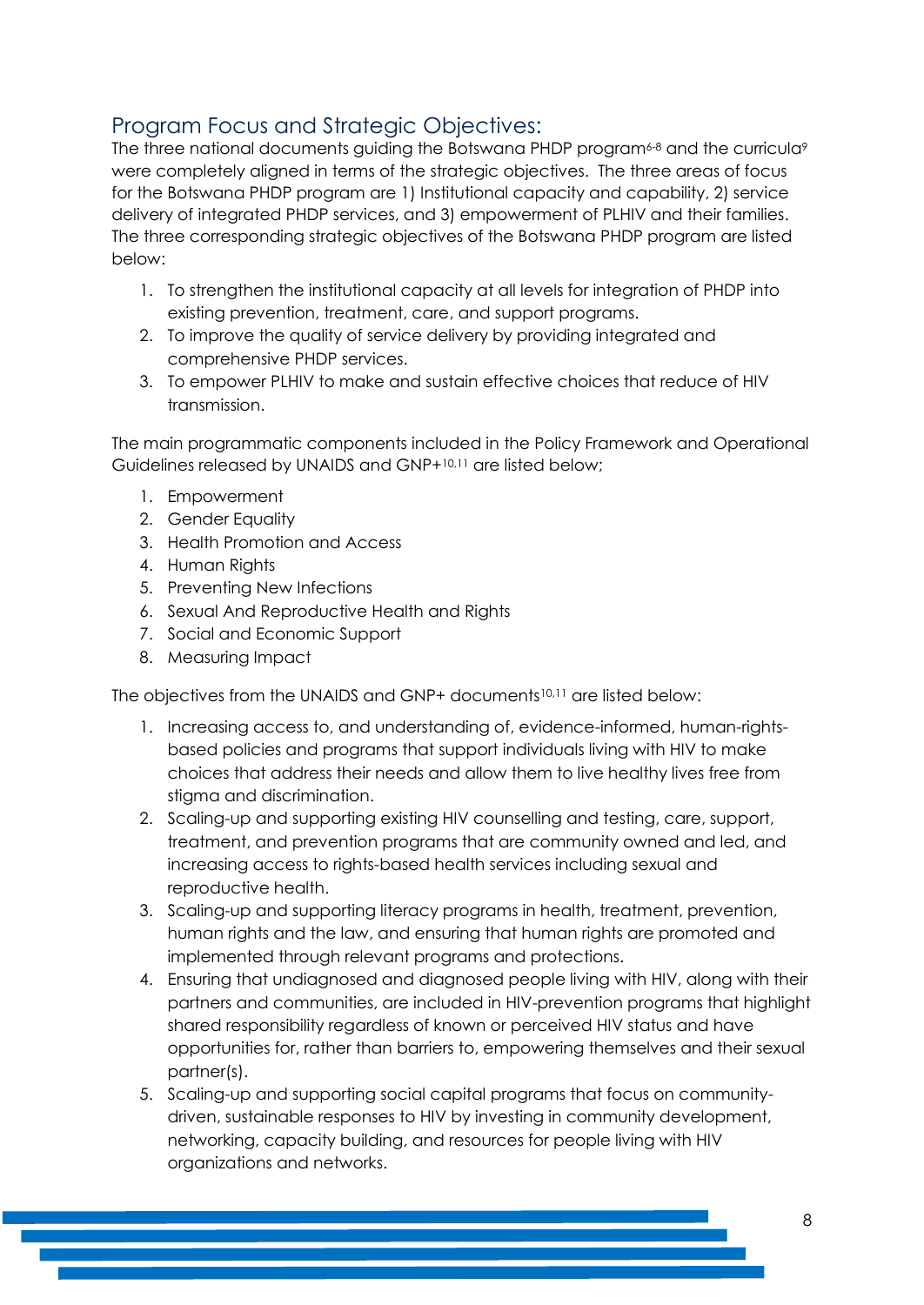The program focus and strategic objectives for the Botswana PHDP program were very general, while those provided by UNAIDS were more specific. **Direct comparison was challenging given the differences in specificity, therefore a color-rating of "yellow" was assigned.**

### <span id="page-8-0"></span>General Activities

The Botswana PHDP Implementation Plans7,8 outlined eight general activities across the three focus areas of the program. These are listed in [Table 4](#page-8-1) along with more specific corresponding activities.

[Table 5](#page-9-1) presents PHDP activities suggested by UNAIDS and GNP+ in the Operational Guidelines.<sup>11</sup>

| <b>Botswana PHDP</b>                              | <b>Corresponding General and Specific Activities7.8</b>                                                                                                                                                                                                                                                                                                                                                                                                                                                                                                                                                                                                                                                                                                                                                                                                                                            |  |  |
|---------------------------------------------------|----------------------------------------------------------------------------------------------------------------------------------------------------------------------------------------------------------------------------------------------------------------------------------------------------------------------------------------------------------------------------------------------------------------------------------------------------------------------------------------------------------------------------------------------------------------------------------------------------------------------------------------------------------------------------------------------------------------------------------------------------------------------------------------------------------------------------------------------------------------------------------------------------|--|--|
| <b>Focus Area</b>                                 |                                                                                                                                                                                                                                                                                                                                                                                                                                                                                                                                                                                                                                                                                                                                                                                                                                                                                                    |  |  |
| Institutional capacity and<br>capability          | Develop policy guidelines for PHDP integration into existing<br>$\mathbf{1}$ .<br>programs.<br>Review policy guidelines and advocate for changes to<br>$\circ$<br>incorporate PHDP into existing policies and national frameworks.<br>Develop and disseminate a plan to integrate PHDP into existing<br>$\circ$<br>services.<br>Train service providers on the revised sexual and reproductive<br>$\circ$<br>health (SRH), STI, tuberculosis (TB), mental health, infection<br>control, behaviour change information and communication<br>(BCIC), HIV Testing and Counselling (HTC), and treatment<br>guidelines.<br>Build the capacity and capability of institutions and organizations at<br>2.<br>all levels to deliver integrated quality PHDP services.<br>Assess and build capacity and capability of public, private, and<br>$\circ$<br>civil society organizations in PHDP implementation. |  |  |
|                                                   | Document and share best practices and experiences on PHDP<br>$\circ$<br>interventions.<br>Strengthen linkages, networking, and coordination of PHDP services.<br>3.<br>Establish areas of linkages and collaboration.<br>$\circ$<br>Improve access to services for PLHIV in remote areas.                                                                                                                                                                                                                                                                                                                                                                                                                                                                                                                                                                                                          |  |  |
| Service delivery of<br>integrated PHDP services   | Implement effective BCIC strategies targeting PLHIV.<br>4.<br>Develop target specific BCIC strategies targeting PLHIV.<br>$\circ$<br>Improve the quality of services to PLHIV.<br>5.<br>Train service providers on the minimum package for PHDP.<br>$\circ$<br>Train counsellors on special PLHIV groups (couple, positive with<br>$\circ$<br>dignity (PWD), discordant couples).                                                                                                                                                                                                                                                                                                                                                                                                                                                                                                                  |  |  |
| <b>Empowerment of PLHIV</b><br>and their families | To strengthen risk reduction behaviour among PLHIV.<br>6.<br>Improve knowledge on risk reduction behaviors among PLHIV.<br>$\circ$<br>Provide ongoing quality post-test and supportive counselling to<br>$\circ$<br>PLHIV.<br>Create a supportive environment for PLHIV to adopt and sustain<br>7.<br>positive living.<br>Establish/renovate PLHIV resource centres for positive living.<br>$\circ$<br>Information.<br>Train support groups and community based organization on<br>$\circ$<br>positive living.                                                                                                                                                                                                                                                                                                                                                                                     |  |  |

<span id="page-8-1"></span>

|  | Table 4.  General activities to be conducted as part of the Botswana PHDP Program |  |  |  |  |
|--|-----------------------------------------------------------------------------------|--|--|--|--|
|  |                                                                                   |  |  |  |  |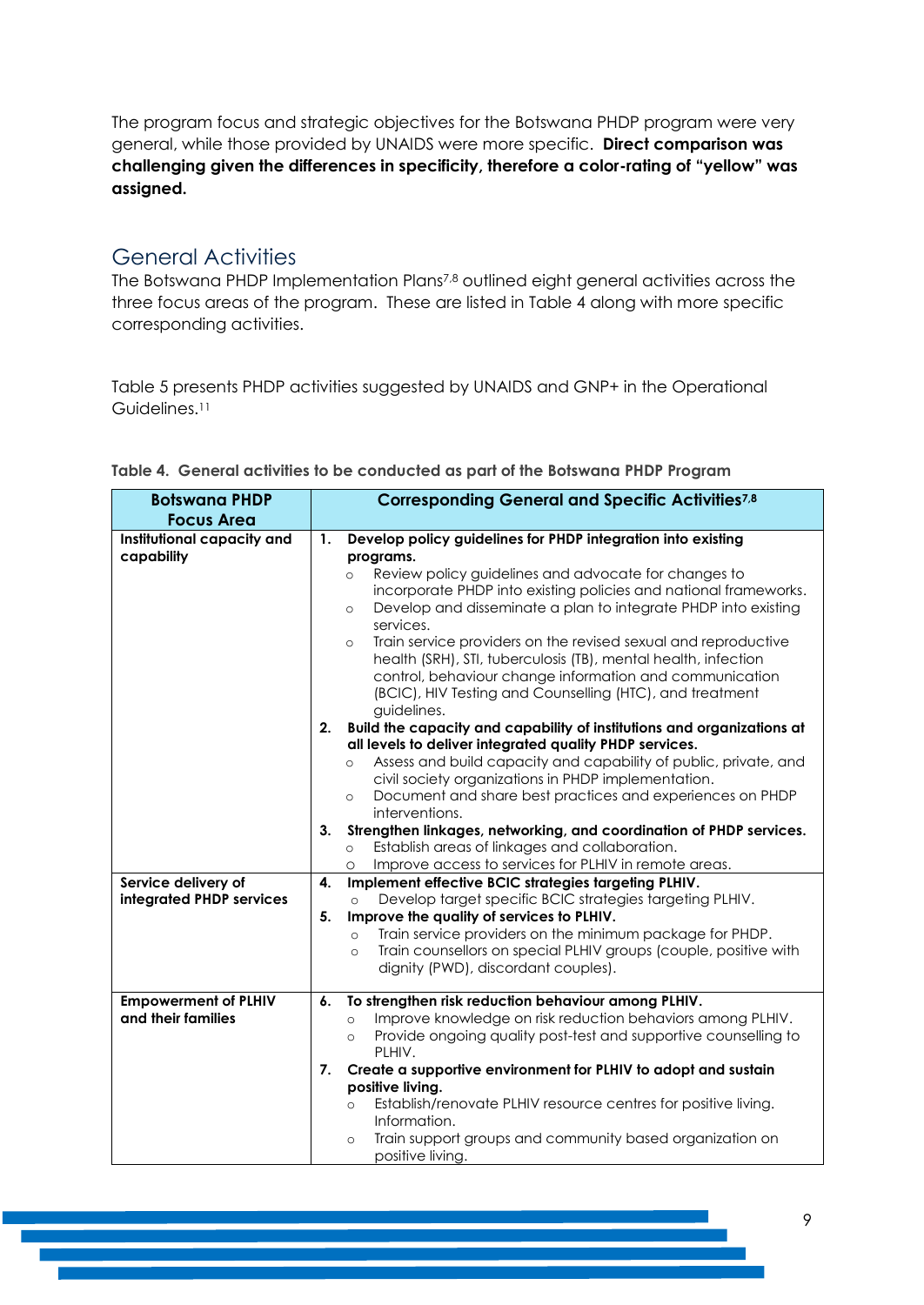| $\circ$   | Establish two national 24 hour toll-free call-in help centres for   |
|-----------|---------------------------------------------------------------------|
|           | PLHIV.                                                              |
| $\circ$   | Conduct annual stigma reduction activities.                         |
| $\circ$   | Enhance involvement and full participation of PLHIV in all sectors. |
| $\bigcap$ | Promote gender equality among PLHIV and their partners.             |
| 8.        | Strengthen economic and livelihood of PLHIV and their families.     |
| $\Omega$  | Support PLHIV with livelihood projects.                             |
| $\circ$   | Equip 300 PLHIV with survival skills.                               |
| $\circ$   | Train 240 PLHIV members with entrepreneurship skills.               |
| $\circ$   | Provide 50 small grants to 50 PLHIV support groups annually.        |
| $\circ$   | Crate opportunities of vocational training for youth living with    |
|           | HIV.                                                                |
| $\circ$   | Create pubic private partnerships.                                  |
| $\circ$   | Provide implementation grants to ten CSOs and ten support           |
|           | groups per health district.                                         |

### <span id="page-9-1"></span><span id="page-9-0"></span>**Table 5. General PHDP activities outlined in the UNAIDS/ GNP+ Policy Framework**

| <b>UNAID/ GNP+ PHDP</b>                      | <b>Corresponding General Activities</b>                                                                                                                    |  |  |  |
|----------------------------------------------|------------------------------------------------------------------------------------------------------------------------------------------------------------|--|--|--|
| <b>Program Components</b>                    |                                                                                                                                                            |  |  |  |
| <b>Empowerment</b>                           | $\bullet$<br>Meaningful involvement of PLHIV.                                                                                                              |  |  |  |
|                                              | <b>Education and literacy.</b><br>٠                                                                                                                        |  |  |  |
|                                              | ٠<br>Capacity building for organizations and networks of PLHIV.                                                                                            |  |  |  |
| <b>Gender Equality</b>                       | $\bullet$<br>Gender-based violence prevention and management.                                                                                              |  |  |  |
|                                              | Constructive engagement of men in reproductive and sexual<br>٠<br>health.                                                                                  |  |  |  |
|                                              | $\bullet$<br>Appropriate health services for women living with HIV, including,<br>but not limited to, prevention of vertical transmission of HIV.          |  |  |  |
|                                              | ٠<br>Legal advocacy and activism for women's rights.                                                                                                       |  |  |  |
|                                              | $\bullet$<br>Legal advocacy and activism for rights for men who have sex<br>with men, and for lesbian, gay, bisexual, transgender, and<br>intersex people. |  |  |  |
|                                              | Economic empowerment of women.<br>٠                                                                                                                        |  |  |  |
|                                              | Education.<br>$\bullet$                                                                                                                                    |  |  |  |
|                                              | Support for caregivers.<br>٠                                                                                                                               |  |  |  |
|                                              | $\bullet$<br>Social empowerment, including equality in decision-making and<br>negotiating skills.                                                          |  |  |  |
| <b>Health Promotion And</b><br><b>Access</b> | Knowledge of HIV status under conditions of informed consent,<br>$\bullet$<br>confidentiality, and good counselling.                                       |  |  |  |
|                                              | $\bullet$<br>Treatment and care access, availability, sustainability, and                                                                                  |  |  |  |
|                                              | quality assurance.                                                                                                                                         |  |  |  |
|                                              | $\bullet$<br>Psychosocial well-being services access, availability,                                                                                        |  |  |  |
|                                              | sustainability, and quality assurance.                                                                                                                     |  |  |  |
| <b>Human Rights</b>                          | Confidentiality of HIV-positive status.<br>٠                                                                                                               |  |  |  |
|                                              | Conditions for safe, voluntary, and beneficial disclosure.<br>٠                                                                                            |  |  |  |
|                                              | Respect for individual autonomy.<br>٠                                                                                                                      |  |  |  |
|                                              | Establishment of an enabling environment, including protective<br>$\bullet$<br>laws.                                                                       |  |  |  |
| <b>Preventing New</b><br><b>Infections</b>   | $\bullet$<br>Access and availability of tools and technologies that help<br>prevent sexual HIV transmission.                                               |  |  |  |
|                                              | $\bullet$<br>Access and availability of services that help prevent vertical<br>transmission.                                                               |  |  |  |
|                                              | ٠<br>Access to evidence-informed harm reduction for people who use<br>drugs, including opiate substitution therapy.                                        |  |  |  |
|                                              | Serodiscordant couples counselling (including partner and<br>couples testing).                                                                             |  |  |  |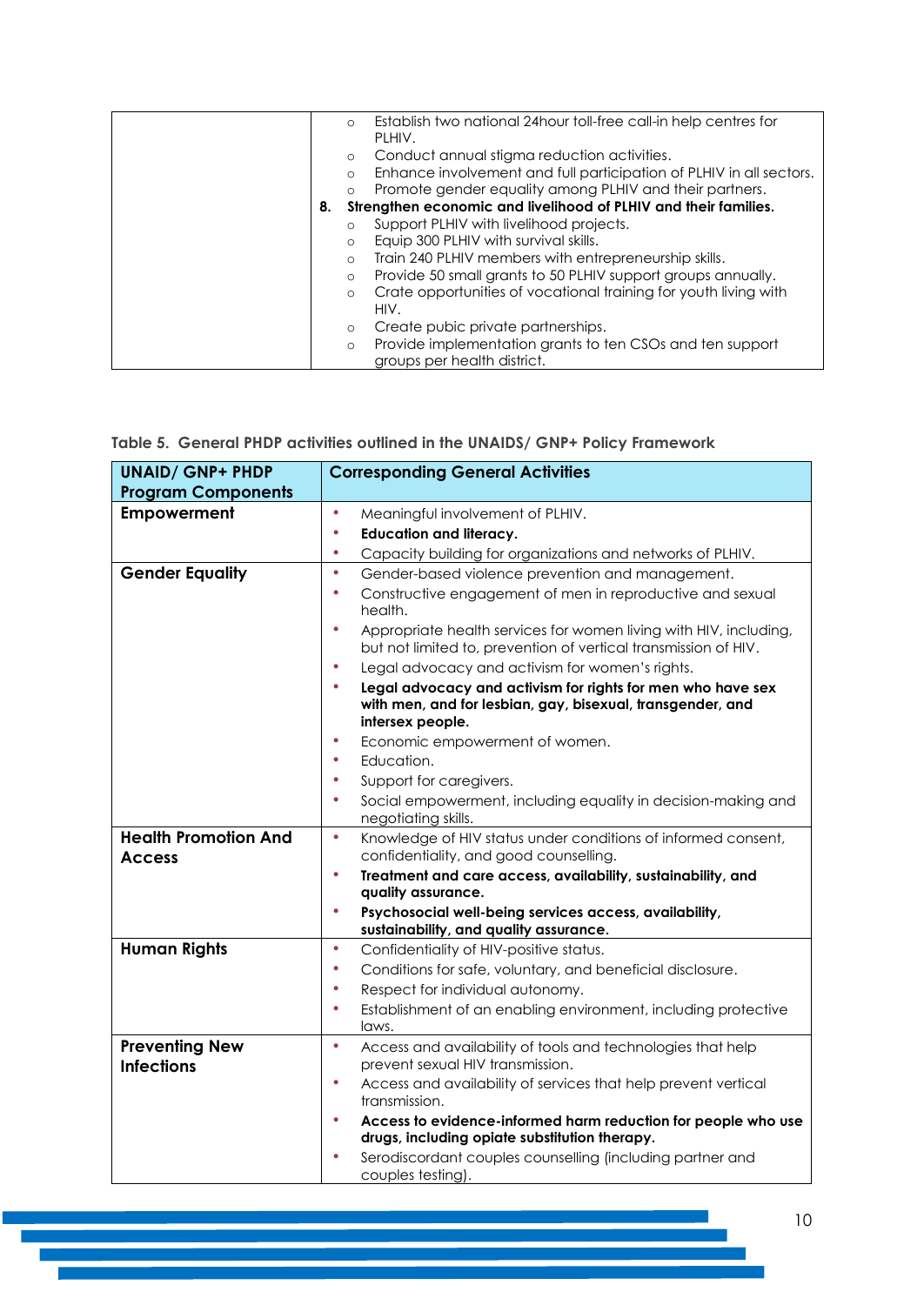|                            | Prevention, screening and treatment of sexually transmitted<br>infections, including viral hepatitis. |
|----------------------------|-------------------------------------------------------------------------------------------------------|
| <b>Sexual And</b>          | Sexual health and well-being.                                                                         |
| <b>Reproductive Health</b> | Reproductive health.                                                                                  |
| <b>And Rights</b>          | Sexual and reproductive health, rights advocacy and funding.                                          |
| <b>Social And Economic</b> | Food and water security.                                                                              |
| Support                    | Social and economic support for caregivers.                                                           |
|                            | Access to financial services                                                                          |
|                            | Employment of people living with HIV                                                                  |
|                            | Health and social protection for children and adolescents living<br>with HIV                          |
| <b>Measuring Impact</b>    | Indicators designed to interface with key national and<br>international indicators                    |

**(Note: Bolded text designates areas not covered in the Botswana PHDP Program)**

Several of the activity areas suggested in the UNAIDS Policy Framework and Operational Guidelines [\(Table 5\)](#page-9-0) are not addressed in the national PHDP documents from Botswana. These include education and literacy (Empowerment), legal advocacy and activism for rights for men who have sex with men, and for lesbian, gay, bisexual, transgender, and intersex people (Gender Equality), quality assurance of treatment, care, and psychosocial well-being services (Health Promotion and Access), and access to harm reduction interventions for drug users. Furthermore, Human Rights is not directly mentioned in the Botswana PHDP Strategy or Implementation Plans.

'Measuring Impact" is not directly covered within the general activities of the Botswana PHDP program. However, Monitoring and Evaluation (M&E) is discussed in the Botswana PHDP Implementation Plans and the national strategy included a section highlighting the importance of M&E to the program. Additionally, the Implementation Plans delineate a set of ten core programmatic indicators for the program. Finally, activities such as evaluating existing policies and guidelines are well-embedded in the Botswana PHDP documents.

**A "red" color rating was assigned to related activities since the following were not addressed by within the Botswana PHDP program: education and literacy to empower PLWHIV; legal advocacy and activism for gay and lesbian populations; quality assurance of treatment, care, and psychosocial well-being services; and human rights.**  Harm reduction interventions are unlikely to be an important need in Botswana.

### <span id="page-10-0"></span>PHDP Minimum Package

As outlined in the Implementation Plan for CSOs, <sup>8</sup> the PHDP minimum package is described in [Table 6.](#page-11-0) The UNAIDS/GNP+ documents did not include recommendations or guidance directly related to the minimum package of PHDP services. However, the PEPFAR Guidance for the Prevention of Sexually Transmitted HIV Infection<sup>12</sup> presents a minimum set of PHDP services and messages. Several aspects of care from the PEPFAR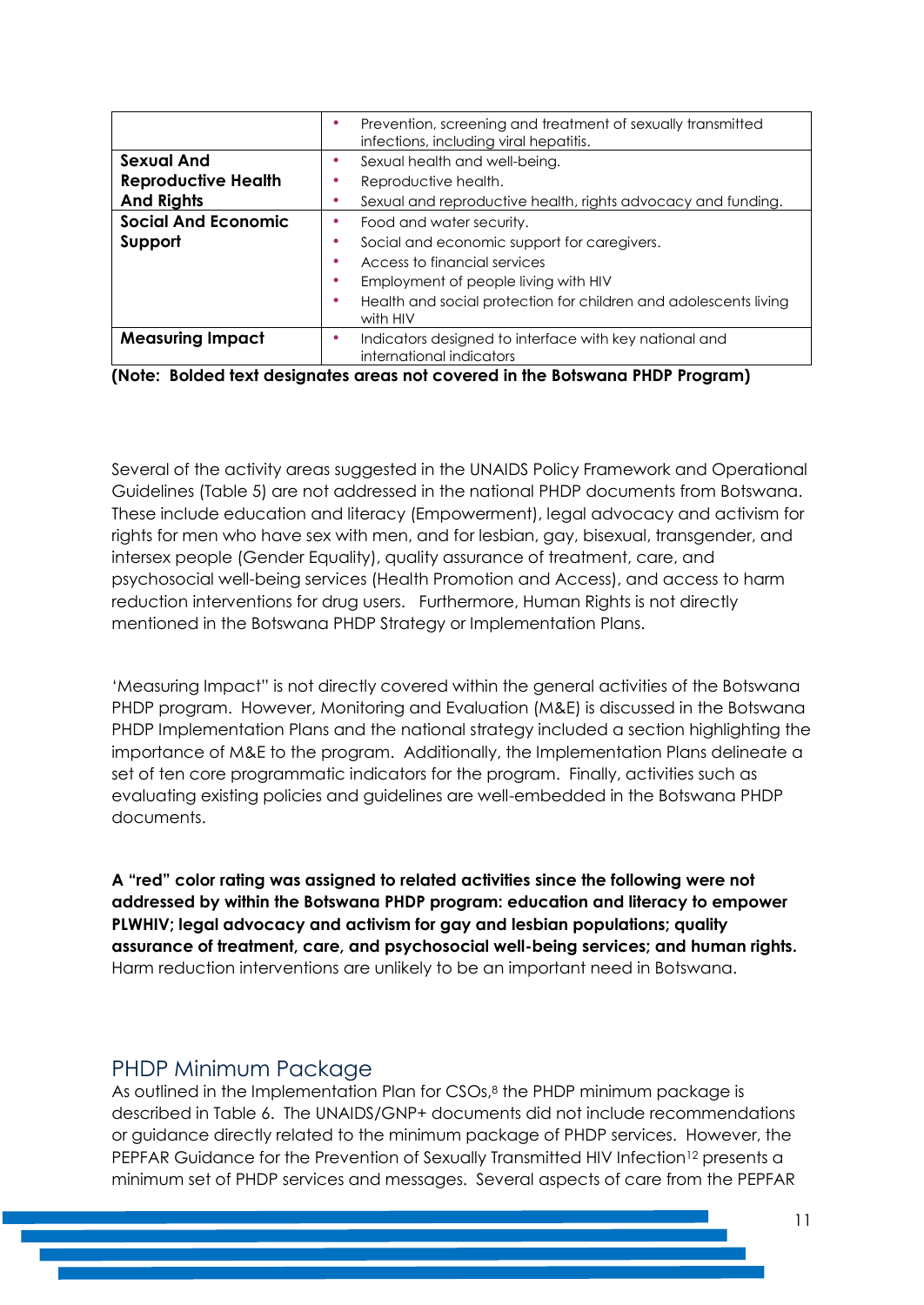document are not included in the Botswana PHDP minimum package, such as assessment and treatment for opportunistic infection, referral systems, risk assessment including alcohol use, provision of condoms and lubricant at all care and treatment encounters, and prioritization of HIV-infected individuals in serodiscorant couples. However, opportunistic infection, referral systems, and condom provision are mentioned in the sub-activities of the Implementation plans.7,8 They are also well covered in the Botswana PHDP Training Curricula for Health Workers.<sup>9</sup> **This aspect was assigned a "green" rating.**

|                                          | <b>Health Facility Level</b>                                                                                                                                                                                                                                                      | <b>CSO Level</b>                                                                                                                                                                                                                                                            |
|------------------------------------------|-----------------------------------------------------------------------------------------------------------------------------------------------------------------------------------------------------------------------------------------------------------------------------------|-----------------------------------------------------------------------------------------------------------------------------------------------------------------------------------------------------------------------------------------------------------------------------|
| Psychosocial<br>Support<br>Services      | May include emotional,<br>material, spiritual, support<br>counselling.                                                                                                                                                                                                            | All elements to be included:<br>emotional, material, spiritual, life skills,<br>support counselling to PLHIV and their<br>caregivers.                                                                                                                                       |
| <b>HIV Testing</b><br>and<br>Counselling | Counselling and testing<br>$\bullet$<br>services<br><b>Disclosure</b><br>$\bullet$<br>Partner notification<br>$\bullet$<br>Discordant couple counselling<br>$\bullet$                                                                                                             | Counselling and testing services<br>$\bullet$<br><b>Disclosure</b><br>$\bullet$<br>Partner notification,<br>$\bullet$<br>Discordant couple counselling<br>$\bullet$                                                                                                         |
| <b>ART Services</b>                      | <b>ART</b> provision<br>$\bullet$<br>Treatment literacy<br>$\bullet$<br>ARV adherence<br>$\bullet$                                                                                                                                                                                | Treatment literacy<br>$\bullet$<br>ARV adherence<br>$\bullet$                                                                                                                                                                                                               |
| Prophylaxis                              | Cotrimoxazole Prophylaxis<br>$\bullet$                                                                                                                                                                                                                                            | Treatment literacy<br>$\bullet$                                                                                                                                                                                                                                             |
| <b>STI</b><br>Management                 | STI screening and treatment<br>$\bullet$                                                                                                                                                                                                                                          | Prevention education<br>$\bullet$<br>Treatment literacy and adherence<br>$\bullet$                                                                                                                                                                                          |
| TB testing and<br>treatment              | Prevention education<br>$\bullet$<br>Screening and treatment<br>$\bullet$<br>Partner notification<br>$\bullet$                                                                                                                                                                    | Prevention education<br>$\bullet$<br>Treatment literacy and adherence<br>$\bullet$<br>Community DOT<br>$\bullet$                                                                                                                                                            |
| <b>PMTCT</b>                             | Treatment<br>$\bullet$<br>Adherence and treatment<br>$\bullet$<br>literacy<br>Counselling and testing<br>$\bullet$<br>Paediatric treatment<br>$\bullet$<br>Infant feeding<br>$\bullet$                                                                                            | Education and support services for<br>$\bullet$<br><b>PMTCT</b><br>Community mobilization for male<br>$\bullet$<br>involvement in PMTCT<br>Peer mothers and fathers<br>$\bullet$<br>Education on infant feeding and food<br>$\bullet$<br>preparation                        |
| Condom<br>Promotion                      | Education and promotion of<br>$\bullet$<br>correct consistent use of<br>condoms<br>Avail and distribute condoms<br>$\bullet$                                                                                                                                                      | Education and promotion of correct<br>$\bullet$<br>consistent use of condoms<br>Avail and distribute condoms<br>$\bullet$                                                                                                                                                   |
| <b>SRH Services</b>                      | Family planning provision and<br>$\bullet$<br>counselling<br>Safe motherhood<br>$\bullet$<br><b>Adolescent SRH</b><br>$\bullet$<br>Cervical cancer screening<br>$\bullet$<br>ANC and PNC<br>$\bullet$<br>Education and Information<br>$\bullet$                                   | Education and Information<br>$\bullet$<br>Counselling<br>$\bullet$<br>Adolescent SRH<br>$\bullet$<br>Cervical cancer screening<br>$\bullet$<br>ANC and PNC<br>$\bullet$                                                                                                     |
| <b>BCIC</b><br>Interventions             | Promotes behaviors such as<br>$\bullet$<br>reducing risk of HIV<br>transmission, VCT and CHCT,<br>HIV status disclosure,<br>prevention of unwanted<br>pregnancies, adherence,<br>reduction of sexual partners,<br>seeking health care early, and<br>seeking psychological support | Promotes behaviors such as reducing<br>$\bullet$<br>risk of HIV transmission, VCT and CHCT,<br>HIV status disclosure, prevention of<br>unwanted pregnancies, adherence,<br>reduction of sexual partners, seeking<br>health care early, and seeking<br>psychological support |

<span id="page-11-0"></span>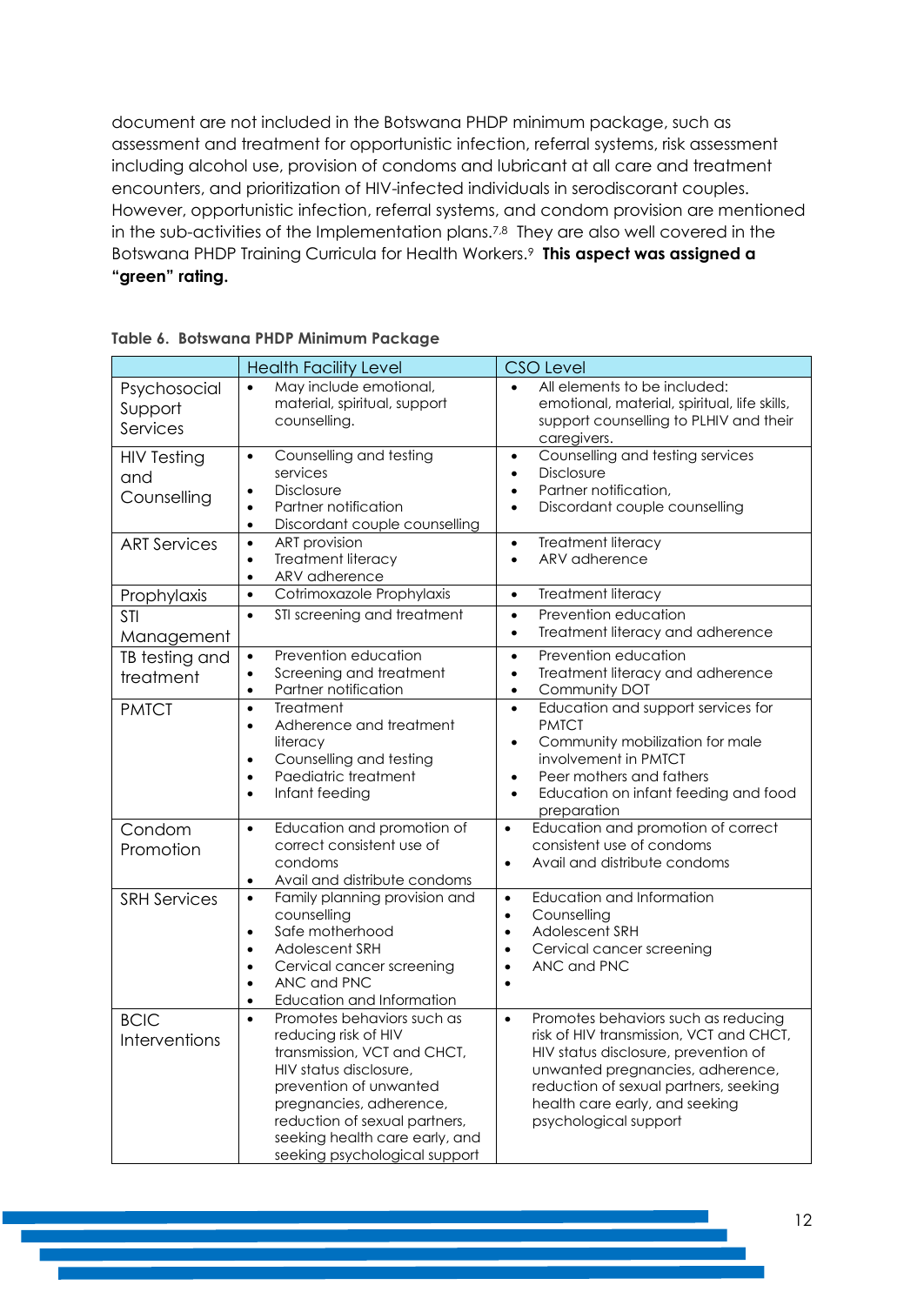### <span id="page-12-0"></span>Targets and Indicators

[Table 7](#page-15-0) contains a list of additional indicators listed in the two Implementation Plans for the Botswana program.7,8 The two Botswana PHDP Implementation Plans7,8 included a set of ten core indicators for PHDP monitoring and evaluation. These are listed below:

- 1. **Institutional capacity and capability**
	- i. Enhanced capacity and capacity to deliver integrated and comprehensive PHDP services.

### 2. **Service delivery of integrated PHDP services**

- ii. Improved access to quality services delivery to PLHIV.
- iii. Increased number of people who test for HIV.
- iv. Increased % of PLHIV practicing safer sex practices.
- v. % of PLHIV who access integrated and comprehensive services.
- vi. Reduction in STI cases among PLHIV.

### 3. **Empowerment of PLHIV and their families**

- vii. Reduced stigma and discrimination.
- viii. % of PLHIV with improved household livelihoods.
- ix. % of PLHIV empowered to make and sustain choices that reduce HIV transmission.
- x. Reduced HIV transmission.

There were no indicators suggested by PEPFAR specifically for the monitoring of PHDP programmatic activities. The UNAIDS Policy Framework<sup>10</sup> does not include indicators, but it recommends that M&E indicators cover the following areas:

- Stakeholder knowledge of Positive Health, Dignity, and Prevention framework/operational guidelines;
- Policy dialogue;
- Integration and services;
- People living with HIV involvement and leadership;
- Quality of programmes and services;
- Health outcomes:
- Prevention of new infections; and
- Human rights, stigma, and discrimination.

The UNAIDS/GNP+ PHDP Operational Guidelines<sup>11</sup> does include a list of suggested indicators. Many of these indicators are aligned with the Global AIDS Response Progress Report (GARPR)'s use of the following outcome and impact.

- % of adults and children with HIV known to be on treatment 12 months after initiation of antiretroviral therapy. (Impact, GARPR)
- Recommended development of indicator(s) to assess quality assurance and improvement of health services for PLHIV (outcome).
- % of young women and men aged 15–24 years who both correctly identify ways of preventing the sexual transmission of HIV and who reject the major misconceptions about HIV transmission. (Coverage, GARPR)

13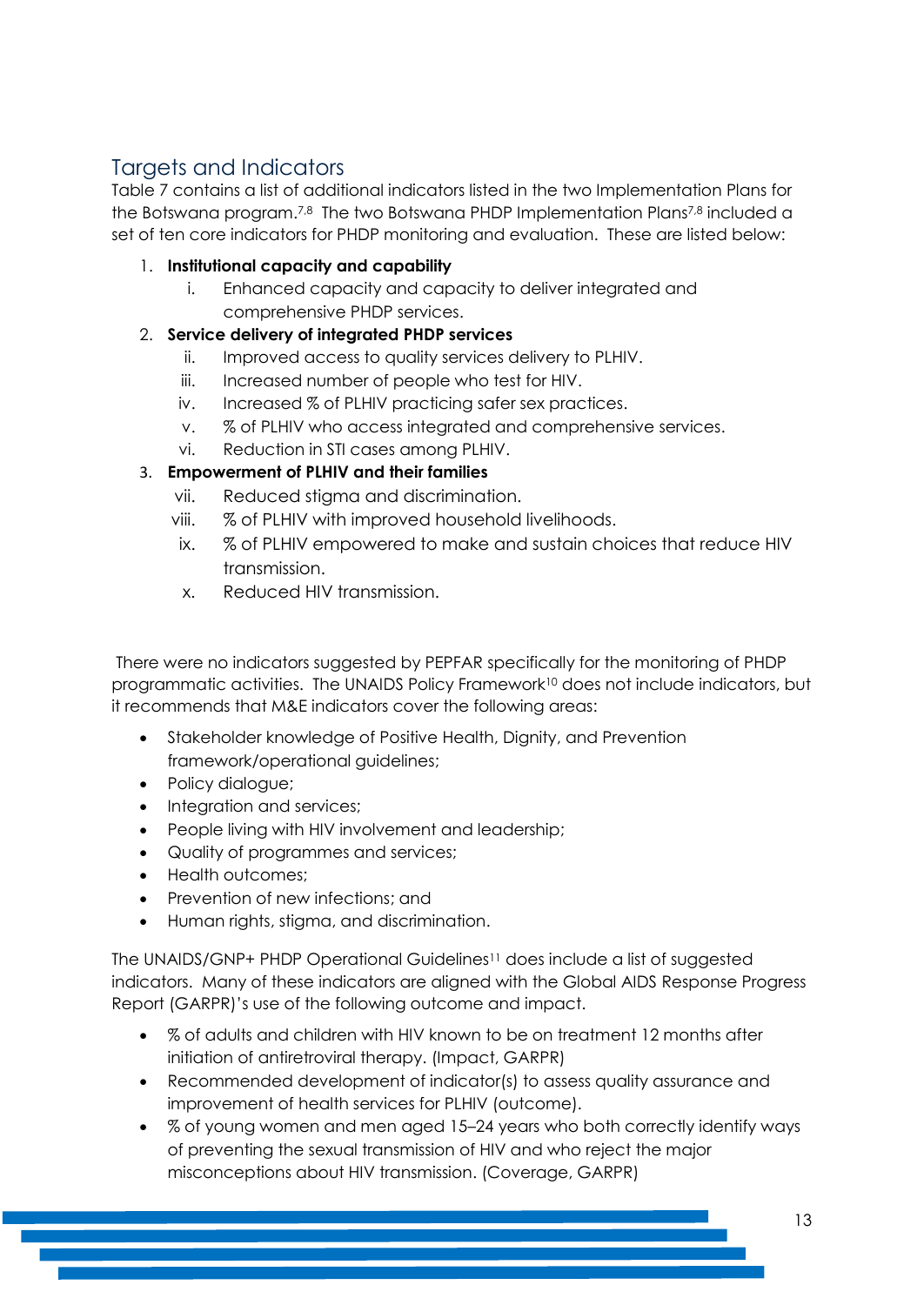- # of syringes distributed per person who injects drugs per year by needle and syringe programmes. (Outcome, GARPR)
- % of adults aged 15–49 who had more than one sexual partner in the past 12 months and who report the use of a condom during their last intercourse. (Outcome, GARPR)
- % of sex workers reporting the use of a condom with their most recent client. (Outcome, GARPR)
- % of people who inject drugs who report the use of a condom at last sexual intercourse. (Outcome, GARPR)
- % of people who inject drugs who reported using sterile injecting equipment the last time they injected. (Outcome, GARPR)
- % of PLHIV who used a condom at last sex (of those who are currently sexually active). (Outcome GNP+ Positive Health, Dignity and Prevention Questionaire)
- % of PLHIV who have not had an STI since being diagnosed HIV-positive (of those who are currently sexually active). (Outcome, Global Fund HIV)
- % of HIV-positive pregnant women who receive antiretrovirals to reduce the risk of mother-to-child transmission. (Coverage, GARPR)
- % of PLHIV who have been denied sexual and reproductive health services because of their HIV status. (Outcome, PLHIV Stigma Index)
- % of PLHIV who have ever taken positive action to respond to gender-related negative situation (filed complaint, sought help, etc.). (Outcome, GNP+ Positive Health, Dignity and Prevention Questionnaire)
- % of PLHIV who have never experienced negative situation (including abuse, denial of support, etc) after HIV diagnosis because of their gender. (Outcome, GNP+ Positive Health, Dignity and Prevention Questionnaire)
- % of PLHIV who never experienced any discriminatory experience in the past 12 months. (Outcome, GNP+ Positive Health, Dignity and Prevention Questionnaire)

Additionally, UNAIDS/GNP+ PHDP Operational Guidelines<sup>11</sup> contains a list of tools that can be helpful in monitoring of PHDP programs. These included the People Living with HIV Stigma Index,<sup>14</sup> the Greater Involvement of People Living with HIV/AIDS (GIPA) Report Card,<sup>15</sup> the Global Criminalization Scan,<sup>16</sup> Human Rights Count!,<sup>17</sup> Global Database on HIV-Specific Travel and Residence Restriction,<sup>18</sup> and the Treatment Monitoring and Advocacy Project.19 Those documents were used in an assessment conducted in Kenya to identify barriers to PHDP implementation.<sup>13</sup>

In terms of alignment between the indicators listed in the Botswana-specific documents and those suggested by UNAIDS/GNP+, there was little overlap. One indictor in the Botswana documents, % of person ages 15-49 years who have tested with the last 12 months and know their HIV status, was included in the UNAIDS/GNP+ Operational Guidelines, but UNAIDS/GNP+ suggest that it is expanded to also include, men-whohave-sex- with- men, intravenous drug users, and sex workers. Additionally, "% of HIV positive pregnant women accessing Universal HAART" was very similar to one of the indicators recommended by UNAIDS/GNP+.<sup>11</sup> **Given the lack of alignment between indicators listed in the Botswana PHDP documents and those suggested by UNAIDS/GNP+, a red color was assigned.**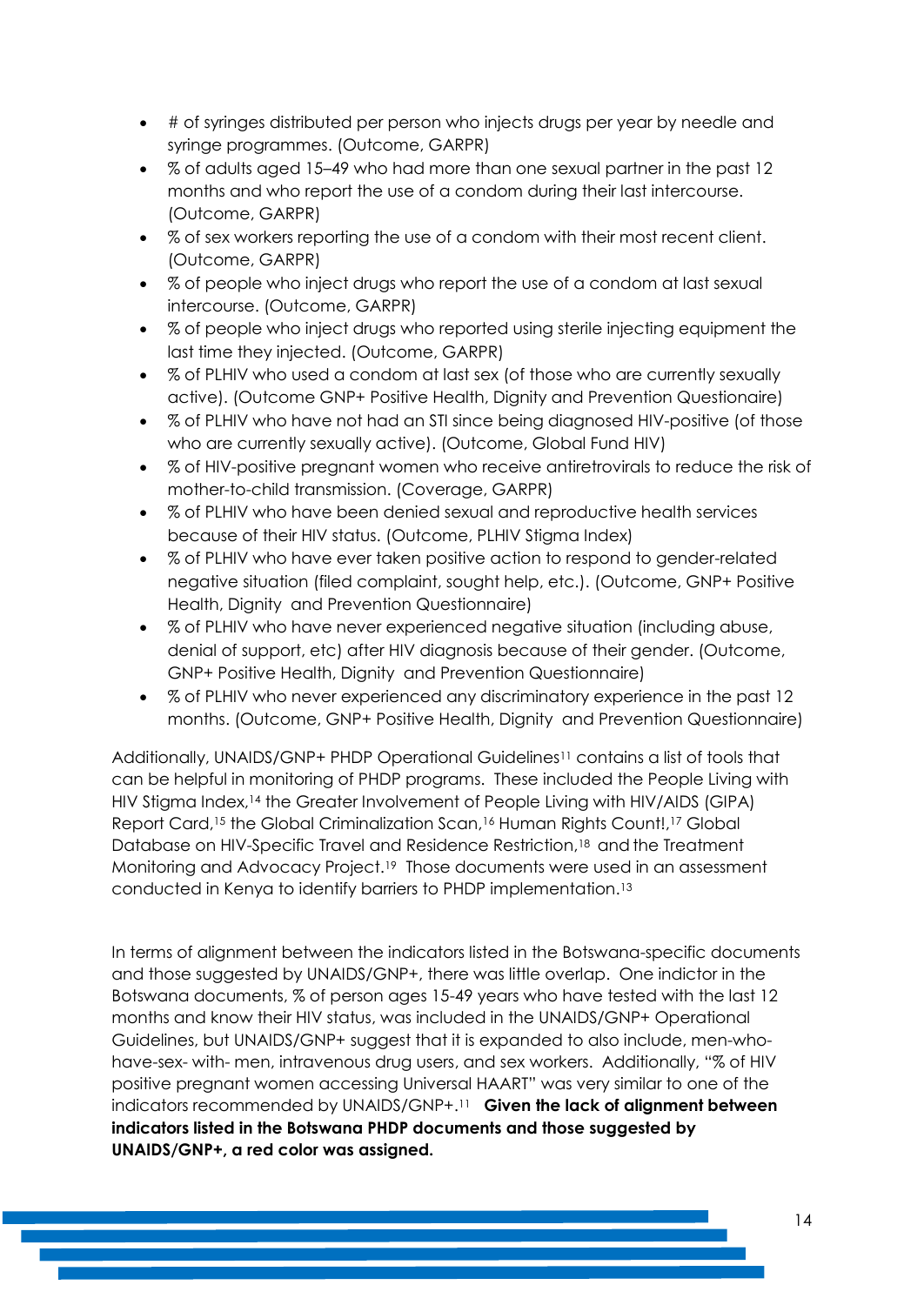While the objective of this desk review was not to evaluate the quality of the Botswana PHDP program, it is worth noting that the minimum set of indicators delineated in the Botswana PHDP Implementation Plans lack specificity and are not time bound. The measurability of many of these indicators will be difficult. While the indicators in the PHDP Strategy were, in some cases, more specific; they also were not time bound and may be challenging to measure. Attention to the development of a full M&E plan for the PHDP program is warranted.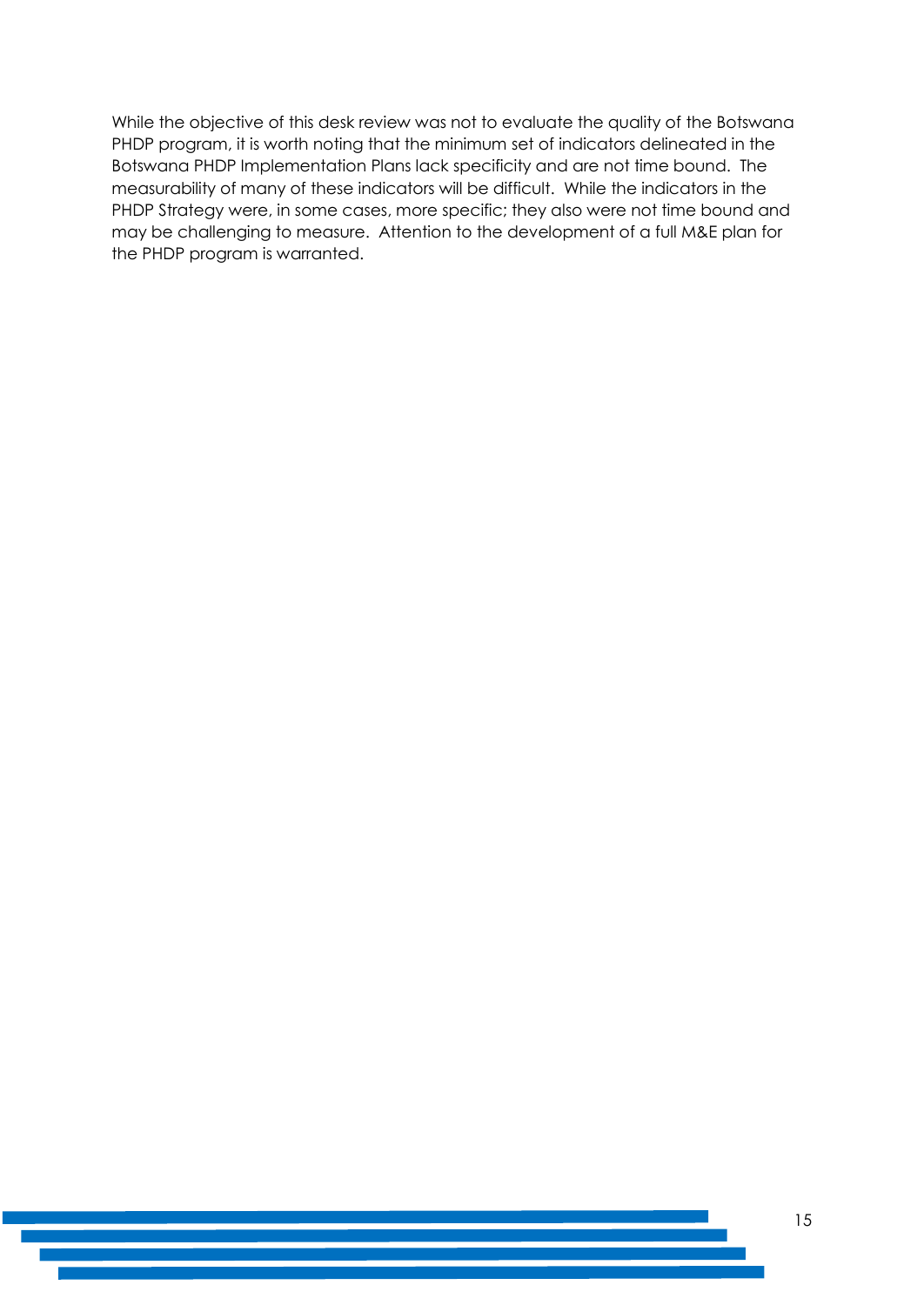|  |  |  |  |  |  |  | Table 7. Outcome and impact indicators identified in the national documents |
|--|--|--|--|--|--|--|-----------------------------------------------------------------------------|
|--|--|--|--|--|--|--|-----------------------------------------------------------------------------|

<span id="page-15-0"></span>

| PHDP Strategy (2009-2016) <sup>6</sup>                                                                                                                                                                                                                                                                                                                                                                                                                                                                                                                                                                                                                                                                                                                                                                                                                                                                                                                                   | PHDP Implementation Plans, 2010-20167                                                                                                                                                                                                                                                                                                                                                                                                                                                                                                                                                                                                                                                                                                                                                                                                 |
|--------------------------------------------------------------------------------------------------------------------------------------------------------------------------------------------------------------------------------------------------------------------------------------------------------------------------------------------------------------------------------------------------------------------------------------------------------------------------------------------------------------------------------------------------------------------------------------------------------------------------------------------------------------------------------------------------------------------------------------------------------------------------------------------------------------------------------------------------------------------------------------------------------------------------------------------------------------------------|---------------------------------------------------------------------------------------------------------------------------------------------------------------------------------------------------------------------------------------------------------------------------------------------------------------------------------------------------------------------------------------------------------------------------------------------------------------------------------------------------------------------------------------------------------------------------------------------------------------------------------------------------------------------------------------------------------------------------------------------------------------------------------------------------------------------------------------|
|                                                                                                                                                                                                                                                                                                                                                                                                                                                                                                                                                                                                                                                                                                                                                                                                                                                                                                                                                                          | Institutional capacity and capability                                                                                                                                                                                                                                                                                                                                                                                                                                                                                                                                                                                                                                                                                                                                                                                                 |
| # of PLHIV receiving both prevention and care services from health<br>facilities.<br># of PLHIV receiving health facility based peer educators support.<br># of PLHIV who received counselling services from treatment and<br>care settings.<br># of PLHIV referred by health facilities to CSOs for psychosocial<br>support.<br># PLHIV receiving PHDP services.<br># CSO staff trained on project management.<br># PLHIV who received condoms from CSOs.<br># PLHIV referred from CSOs to health facilities.<br># PLHIV received PHDP services from new support groups/CSOs.<br># CSOs with and using PHDP monitoring tools.<br># PLHIV receiving # of minimum PHDP packages from new CSOs.<br># PLHIV receiving services after regular working times.<br># PLHIV receiving services from additional staff.                                                                                                                                                            | # of supportive policies and legislations reviewed and/or enacted.<br>Meaningful participation of civic bodies in the review and /or development of<br>policies.<br>Stigma and discrimination index.<br>% of health facilities providing quality and cost effective services.<br>% of persons aged 15-49 years who have tested within the last 12 months and<br>know their status<br>% of program M&E systems aligned to the national M&E framework.<br>Timely and consisted delivery of quality partner reports.<br>% of community structures providing quality and cost effective services.<br>% of health facilities providing quality and cost effective services.<br># of dissemination forums at all levels.<br>% of partners guided by the national HIV and AIDS response information in the<br>development of their programs. |
|                                                                                                                                                                                                                                                                                                                                                                                                                                                                                                                                                                                                                                                                                                                                                                                                                                                                                                                                                                          | Service delivery of integrated PHDP services                                                                                                                                                                                                                                                                                                                                                                                                                                                                                                                                                                                                                                                                                                                                                                                          |
| # PLHIV reporting practicing safer sexual behaviors.<br>% PLHIV with relevant knowledge on correct methods of HIV<br>prevention.<br># PLHIV who received supportive counselling according to guidelines.<br># PLHIV who know their status.<br># Organization providing counselling that are using monitoring tools.<br># PLHIV screened for STIs.<br># PLHIV diagnosed and treated for STIs.<br># partners of PLHIV with STIs who were traced and treated for STIS.<br># PLHIV receiving integrated HIV/SRH services.<br># reduction of unwanted pregnancies among PLHIV.<br># PLHIV receiving prevention from clinical settings.<br># PLHIV adolescents receiving PHDP services.<br># PLHIV who received condoms from clinical settings.<br># health facilities monitoring PHDP.<br># PLHIV educated on nutrition.<br># PLHIV receiving good nutrition.<br># adult PHIV who received supportive counselling.<br># adolescent PLHIV who received supportive counselling. | Improved access to quality services delivery to PLHIV.<br>Increased number of people who test for HIV.<br>Increased % of PLHIV practicing safer sex practices.<br>% of PLHIV who access integrated and comprehensive services.<br>Reduction in STI cases among PLHIV.<br>% of person ages 15-49 years who have tested with the last 12 months and<br>know their HIV status.<br>% of HIV positive pregnant women accessing Universal HAART.<br>% VCT clients who access HTC as couples.<br>Timely and consistent delivery of quality partners reports.<br>% of HIV+ persons accessing integrated HIV/TB/SRH services.<br>% of children and adolescents accessing a package of HIV and AIDS<br>treatment, care, and support.<br>% of population in need who access comprehensive quality community home<br>based care (CHBC) services.  |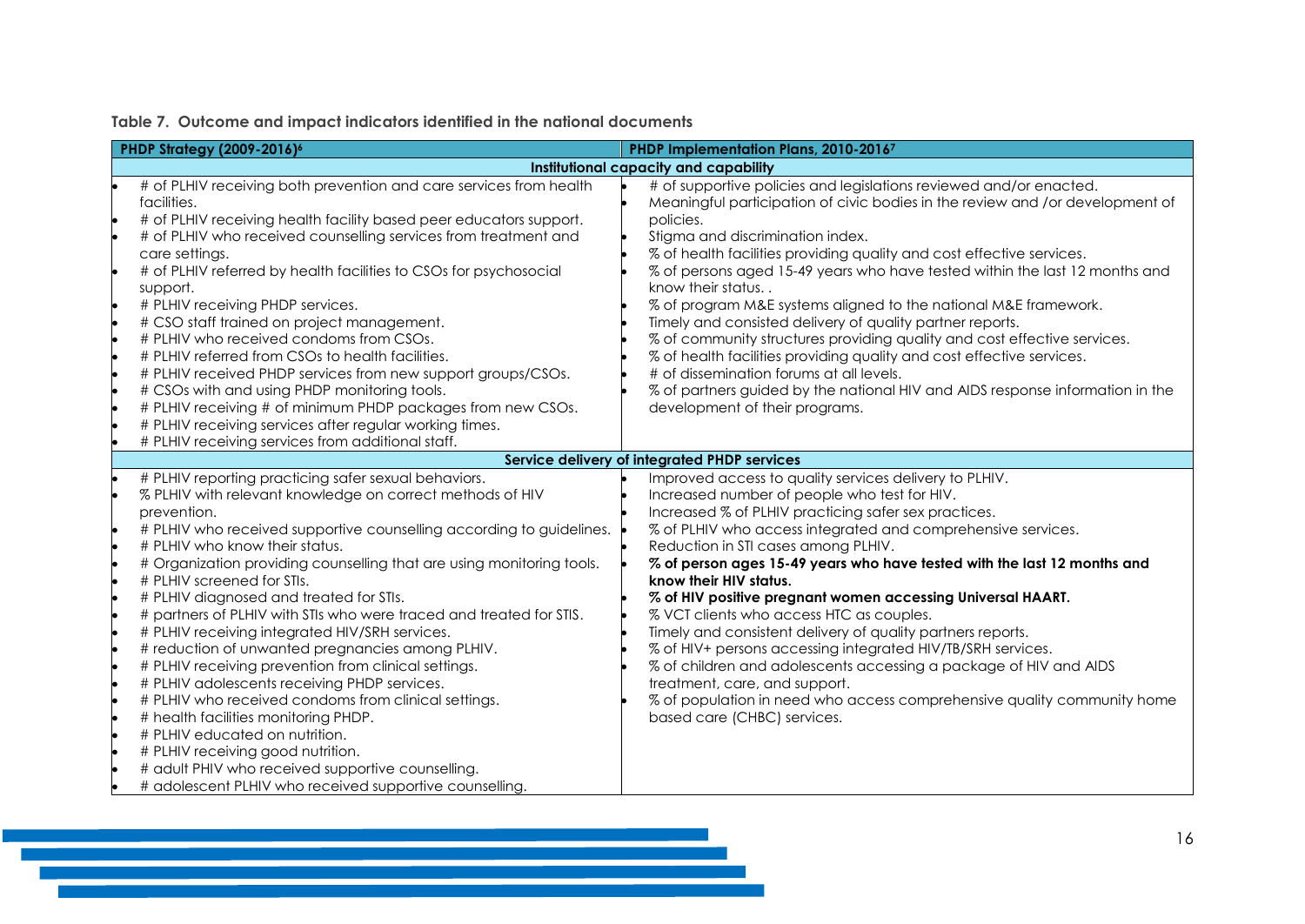|           | # couple PLHIV who receive couple counselling.                      |                                                |
|-----------|---------------------------------------------------------------------|------------------------------------------------|
|           | # PLHIV with disability who received supportive counselling.        |                                                |
|           | # PLHIV who know the status.                                        |                                                |
|           | # service providers trained on integrated HIV/SRH services.         |                                                |
|           | # PLHIV receiving integrated PHDP services.                         |                                                |
|           |                                                                     |                                                |
|           |                                                                     | <b>Empowerment of PLHIV and their families</b> |
| $\bullet$ | % PLHIV reporting to have knowledge on risk behaviors.              |                                                |
|           | # PLHIV receiving education from trained peer educators.            |                                                |
| $\bullet$ | % of sexually active PLHIV reporting consistent and correct use of  |                                                |
|           | condoms.                                                            |                                                |
| $\bullet$ | % PLHIV reporting practicing safer sexual behaviors.                |                                                |
| $\bullet$ | # PLHIV receiving counselling services from trained peer educators. |                                                |
| $\bullet$ | % PLHIV reporting disclosure to their partners.                     |                                                |
| $\bullet$ | % PLHIV adhering to treatment.                                      |                                                |
| $\bullet$ | % PLHIV reporting positive living.                                  |                                                |
| $\bullet$ | % PLHIV disclosed to the public.                                    |                                                |
| $\bullet$ | # PLHIV disclosed to the public who report feeling participating in |                                                |
|           | HIV and AIDS activities.                                            |                                                |
| $\bullet$ | # PLHIV support groups with minimum standard of organizational      |                                                |
|           | management.                                                         |                                                |
| $\bullet$ | % PLHIV support groups involved in policy analysis and public       |                                                |
|           | dialogue on policy issues on advocacy activities.                   |                                                |
| $\bullet$ | # PLHIV attended national conference.                               |                                                |
| $\bullet$ | # PLHIV attended international conferences.                         |                                                |
| $\bullet$ | # people trained on stigma reduction activities.                    |                                                |
| $\bullet$ | # people reached with stigma reduction messages.                    |                                                |
| $\bullet$ | # people participated in community dialogues.                       |                                                |
|           | # PLHIV support groups that conducted community dialog on HIV       |                                                |
|           | and AIDS related stigma.                                            |                                                |
| $\bullet$ | # stigma reduction campaigns conducted.                             |                                                |
| $\bullet$ | # CSOs involved in stigma reduction activities.                     |                                                |
| $\bullet$ | # PLHIV organization using training guidelines.                     |                                                |
| $\bullet$ | # PLHIV with income generating activities.                          |                                                |
| $\bullet$ | # PLHIV receiving support for poverty reduction.                    |                                                |
| $\bullet$ | % eligible PLHIV receiving food baskets.                            |                                                |
| $\bullet$ | % eligible PLHIV educated on HIV and nutrition.                     |                                                |
| $\bullet$ | % PLHIV who received information, education, and communication      |                                                |
|           | (IEC) materials on nutrition.                                       |                                                |
|           | % eligible PLHIV counselled on nutrition.                           |                                                |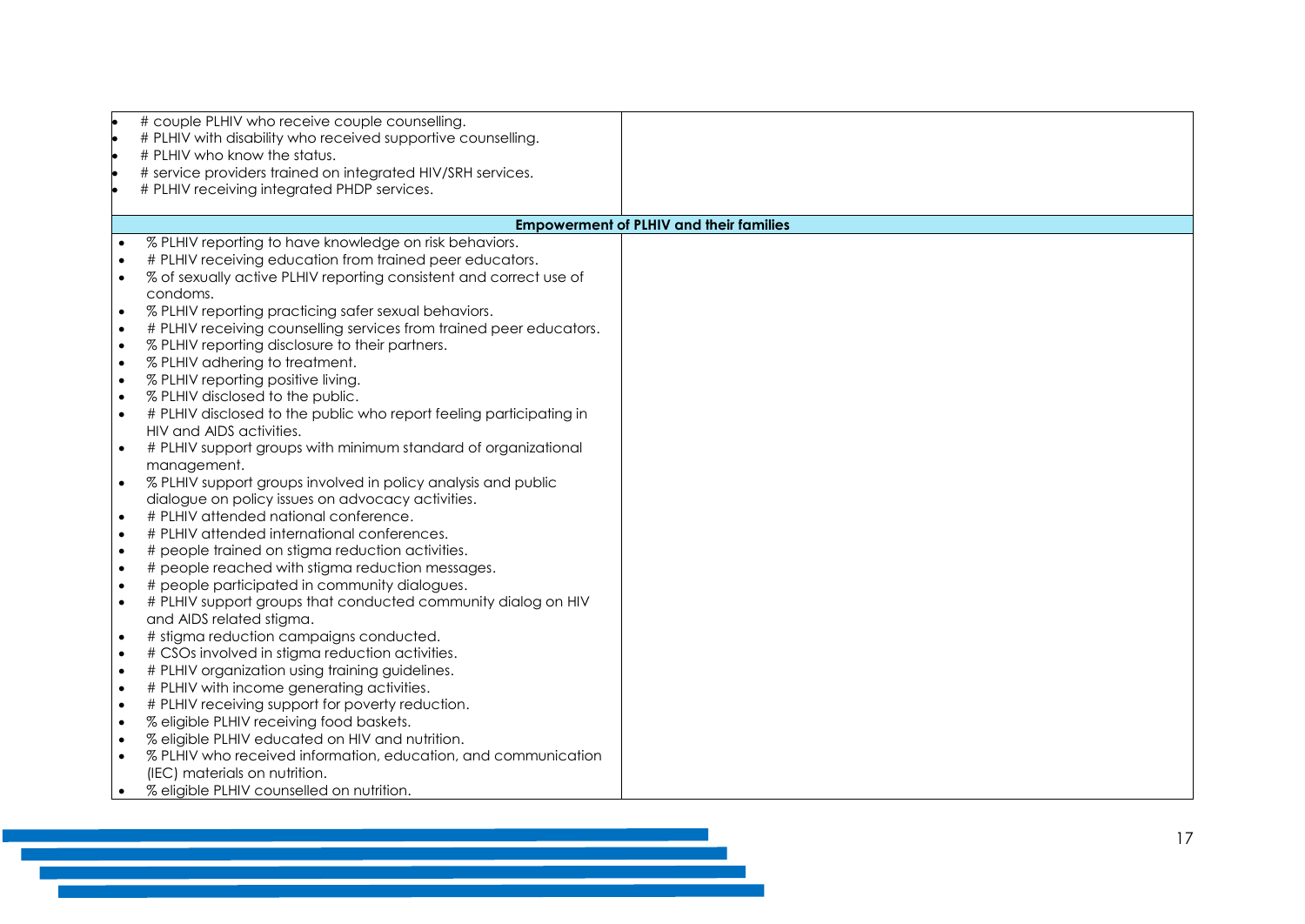| # PLHIV households with nutrition projects.                                          |  |  |  |
|--------------------------------------------------------------------------------------|--|--|--|
| (Note: Bolded text indicates that similar indicators were proposed by UNAIDS/GNP+11) |  |  |  |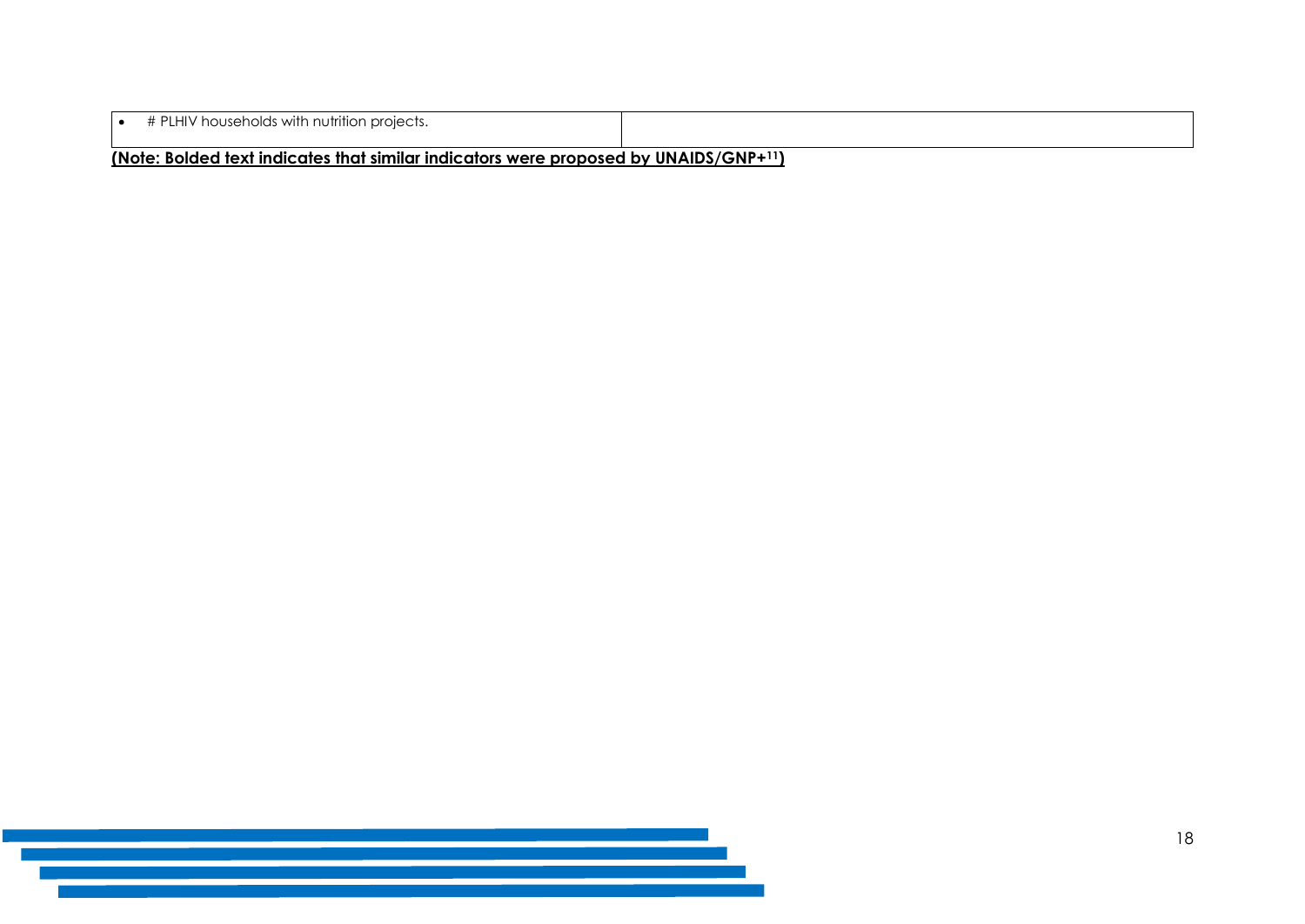## <span id="page-18-0"></span>**Conclusions**

The goal of the Botswana PHDP program was well-aligned with the philosophy set forth by UNAIDS. The program focus and strategic objectives for the Botswana PHDP program were very general, while those provided by UNAIDS were more specific, which made direct comparison a challenge. The following activities, which are suggested by UNAIDS/GNP+, were not addressed by the Botswana PHDP program: education and literacy to empower PLWHIV; legal advocacy and activism for gay and lesbian populations; quality assurance of treatment, care, and psychosocial well-being services; and human rights. The minimum package of PHDP services to be offered in Botswana was well-aligned with that proposed by PEPFAR. There was a substantial lack of alignment between indicators listed in the Botswana PHDP documents and those suggested by UNAIDS/GNP+. Attention to the development of a full M&E plan for the PHDP program is warranted. Table 8 highlights the alignment and RAG color rating.

| <b>PHDP Program</b>                                        | Alignment with international guidance and/or<br>recommendations                                                                                                                                                                                                                | <b>RAG</b><br>Color<br>Rating |
|------------------------------------------------------------|--------------------------------------------------------------------------------------------------------------------------------------------------------------------------------------------------------------------------------------------------------------------------------|-------------------------------|
| Goals                                                      | The goal of the Botswana PHDP program was well-<br>aligned with the philosophy set forth by UNAIDS.                                                                                                                                                                            | Green                         |
| <b>Program Focus</b><br>and Strategic<br><b>Objectives</b> | The program focus and strategic objectives for the<br>Botswana PHDP program were very general, while those<br>provided by UNAIDS were more specific. Direct<br>comparison was challenging.                                                                                     | No color<br>assigned          |
| <b>Activities</b>                                          | The following were not addressed by the Botswana<br>PHDP program: education and literacy to empower<br>PLHIV; legal advocacy and activism for gay and lesbian<br>populations; quality assurance of treatment, care, and<br>psychosocial well-being services; and human rights. | <b>Red</b>                    |
| <b>PHDP Minimum</b><br>Package                             | The minimum package of PHDP services to be offered in<br>Botswana was well-aligned with that proposed by<br><b>PEPFAR</b>                                                                                                                                                      | Green                         |
| <b>Indicators</b>                                          | There was a lack of alignment between indicators listed<br>in the Botswana PHDP documents and those suggested<br>by UNAIDS/GNP+.                                                                                                                                               | <b>Red</b>                    |

<span id="page-18-1"></span>**Table 8. Botswana alignment to international guidance across areas**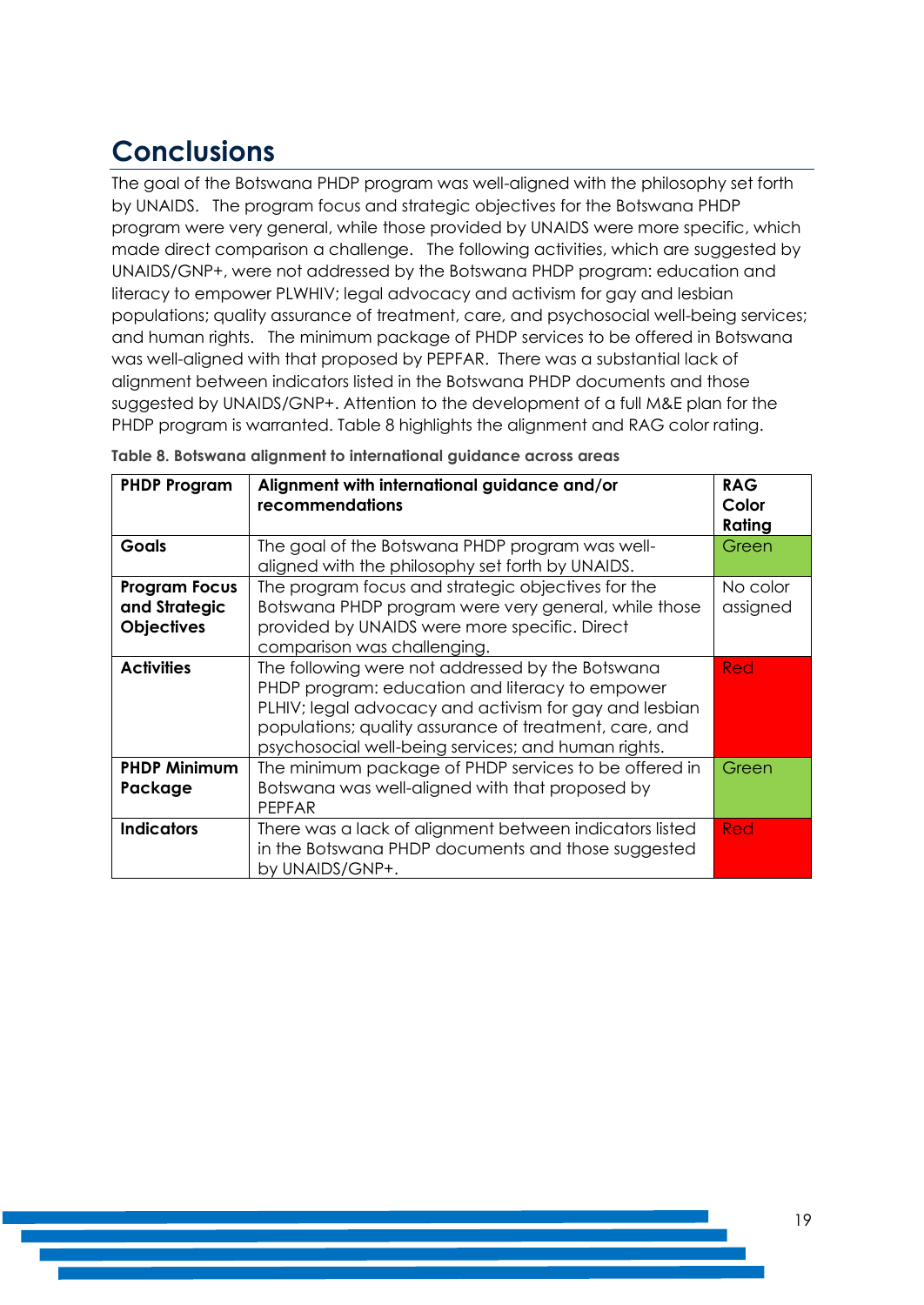### <span id="page-19-0"></span>**References**

- 1. Republic of Botswana. *Botswana national policy on HIV/AIDS, 17th November 1993.*Gaborone: Ministry of Health AIDS/STD Unit; 1993.
- 2. Joint United Nations Programme on HIV/AIDS., World Health Organization. Report on the global HIV/AIDS epidemic 2008. Geneva: Joint United Nations Programme on HIV/AIDS (UNAIDS) : World Health Organization (WHO); 2008.
- 3. African Comprehensive HIV/AIDS Partnerships (ACHAP). *The Frontline in the War Against HIV/AIDS in Botswana: Case Studies from the African Comprehensive HIV/AIDS Partnerships (ACHAP).* Gaborone, Botswana2002.
- 4. UNAIDS. *Report on the Global AIDS Epidemic.* 2013.
- 5. Botswana Ministry of Health. *National HIV Prevention Plan* 2009.
- 6. Botswana Ministry of Health. *Botswana National Positive Health, Dignity and Prevention (PHDP) Strategy (2009-2016).* 2009.
- 7. Botswana Ministry of Health. *National Positive Health, Digniy and Prevention Implementation Plan 2010 - 2016.* 2010.
- 8. Botswana Ministry of Health. *Positive Health, Dignity and Prevention Implementation Plan for Civil Society Organizations (2010 - 2016).* 2010.
- 9. Botswana Ministry of Health. *Positive Health, Dignity, and Prevention Training Curricula for Health Workers.* 2014.
- 10. UNAIDS, GNP+. *Positive Health, Dignity, and Prevention: Policy Framework.* Geneva: UNAIDS;2013.
- 11. UNAIDS, GNP+. *Positive Health, Dignity, and Prevention: Operational Guidelines.*  Geneva: UNAIDS;2013.
- 12. PEPFAR. *Guidance for the Prevention of Secually Transmitted HIV Infections.* 2011.
- 13. National Empowerment Network of People Living with HIV and AIDS in Kenya (NEPHAK). *Positive, Health, Dignity, and Prevention in Kenya.* Nairobi, Kenya: NEPHAK,;2012.
- 14. UNAIDS, GNP+. [http://www.stigmaindex.org/.](http://www.stigmaindex.org/) Accessed 27 March, 2015.
- 15. GNP+. GIPA Report Card. [http://www.gnpplus.net/about-gnp/areas-work/gipa/.](http://www.gnpplus.net/about-gnp/areas-work/gipa/)
- 16. GNP+. The Global Criminalization Scan. [http://criminalisation.gnpplus.net/v.](http://criminalisation.gnpplus.net/v)
- 17. GNP+. Human Rights Count! [http://www.gnpplus.net/resources/human-rights-count](http://www.gnpplus.net/resources/human-rights-count-key-findings-from-the-pilot-studies-in-kenya-nigeria-and-zambia/)[key-findings-from-the-pilot-studies-in-kenya-nigeria-and-zambia/.](http://www.gnpplus.net/resources/human-rights-count-key-findings-from-the-pilot-studies-in-kenya-nigeria-and-zambia/)
- 18. Global Database on HIV-Specific Travel [http://napwha.org.au/organisation/global](http://napwha.org.au/organisation/global-database-hiv-specific-travel-and-residence-restrictions)[database-hiv-specific-travel-and-residence-restrictions.](http://napwha.org.au/organisation/global-database-hiv-specific-travel-and-residence-restrictions) Accessed 27 March, 2015.
- 19. International Treatment Preparedness Coalition (ITCP). Treatment Monitoring and Advocacy Project. [http://www.itpcglobal.org/treatment-monitoring-advocacy](http://www.itpcglobal.org/treatment-monitoring-advocacy-project)[project.](http://www.itpcglobal.org/treatment-monitoring-advocacy-project)